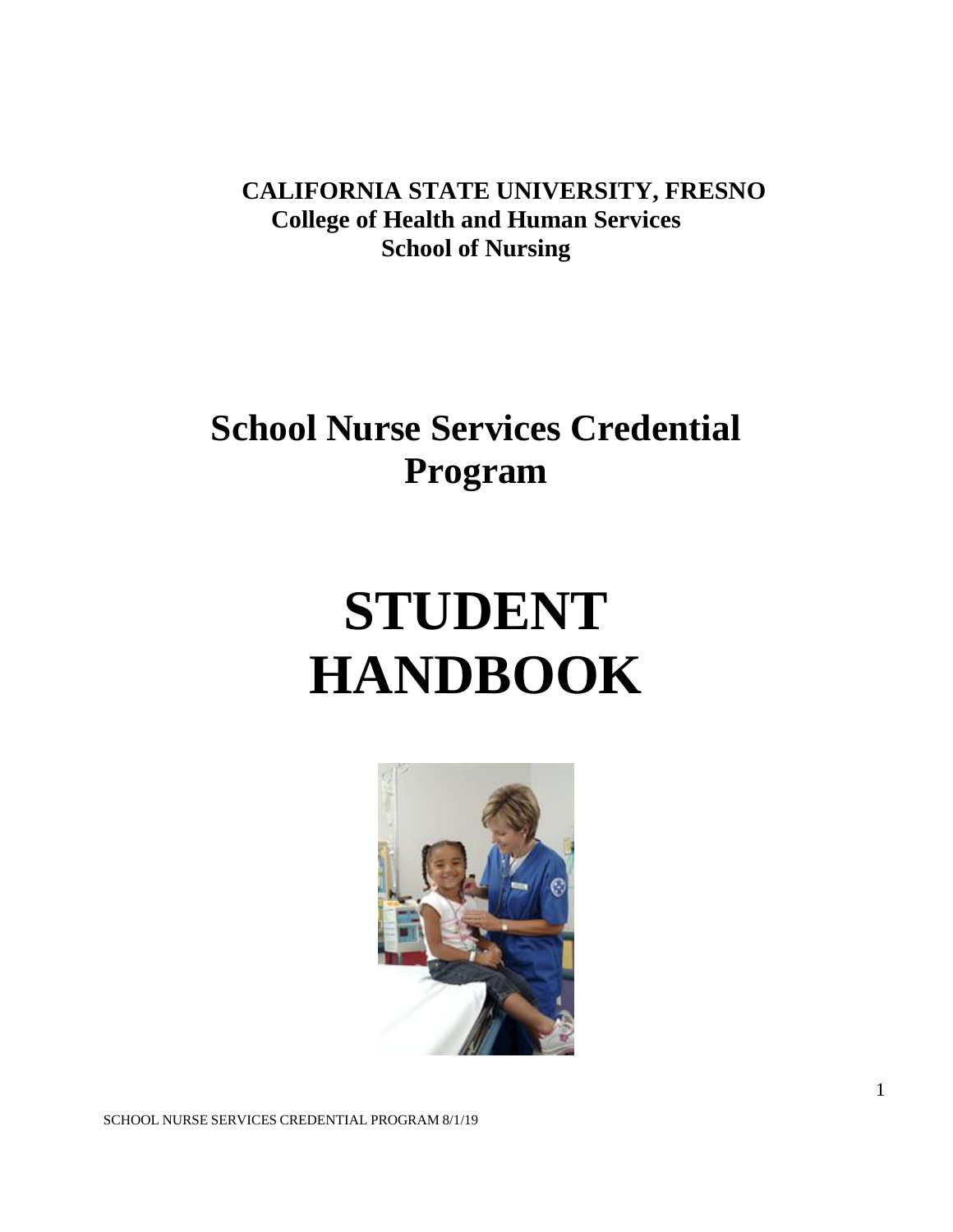The Student Handbook is designed to familiarize the school nurse services credential student with general information about the School Nurse Services Credential Program at California State University, Fresno. In addition, the student should be familiar with relevant sections of the Fresno State *General Catalog* which supersedes this handbook. Periodic contact with a nursing advisor is recommended for validation of specific relevant dates and deadlines, but students are ultimately responsible for meeting official deadlines and submitting necessary documents with university and departmental offices.

This handbook is subject to review and recommendation of the faculty of the School of Nursing. Changes will be reflected in each updated edition.

### Contact information and location Mailing Address:

**California State University, Fresno School of Nursing CSU-Fresno School Nurse Services Credential Program Central California Center for Excellence in Nursing 1625 E. Shaw Ave., Suite #146 Fresno, CA 93710 MS OF 126 Office Phone: (559)-228-2010 FAX: (559) 228-2168**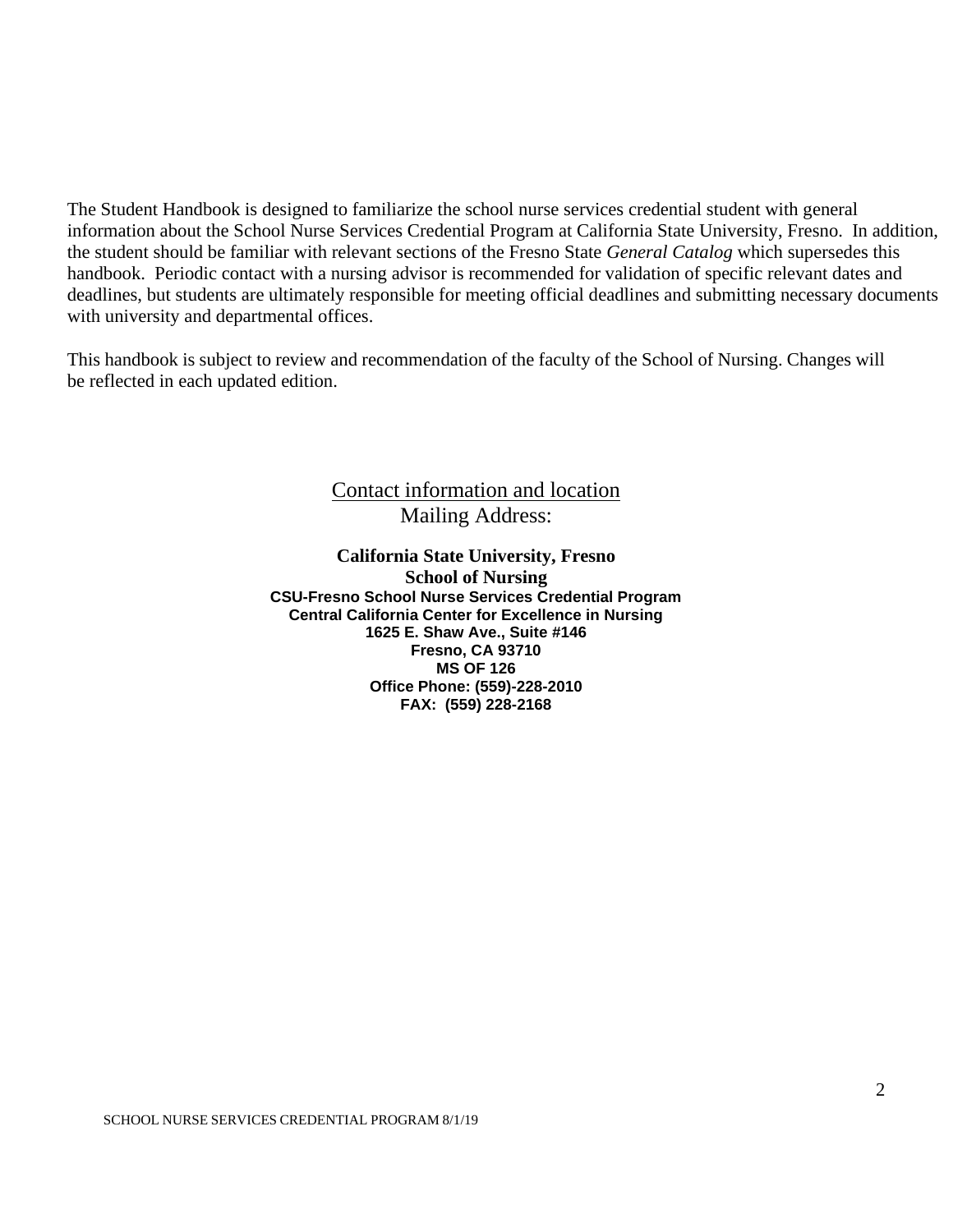|     |                                                                                                                                                                                                                                                                                                                                                                                                                                                                                                                                                                                                                                                                                                                                   | Page                                                                                               |
|-----|-----------------------------------------------------------------------------------------------------------------------------------------------------------------------------------------------------------------------------------------------------------------------------------------------------------------------------------------------------------------------------------------------------------------------------------------------------------------------------------------------------------------------------------------------------------------------------------------------------------------------------------------------------------------------------------------------------------------------------------|----------------------------------------------------------------------------------------------------|
| I.  | <b>OVERVIEW OF THE SCHOOL OF NURSING</b><br><b>Mission Statement</b><br>Philosophy of Nursing<br><b>Conceptual Framework</b><br>Purpose of the School Nurse Services Credential Program<br><b>Program Goals</b><br><b>School Nurse Professional Dispositions</b><br><b>School Nurse Learning Outcomes</b><br>School Nurse Services Credential Program Standards                                                                                                                                                                                                                                                                                                                                                                   | 5<br>5<br>6<br>8<br>9<br>9<br>9<br>10<br>10                                                        |
| II. | <b>SCHOOL NURSE SERVICES PROGRAM</b><br><b>CURRICULUM AND ADMISSION</b><br><b>Eligibility to Apply</b><br><b>General Information</b><br>School Nurse Services Credential Program Overview<br><b>Application and Admission Process</b><br>Acceptance into the Phase 2 Cohort<br>Progression and Retention of Students<br><b>Grade Point Average</b><br><b>Continuing Enrollment Requirements</b><br><b>Health Requirements</b><br><b>Writing Expectation</b><br>Leave of Absence (LOA)<br>School Nurse Services Credential Application/Extensions<br>School Nurse Services Credential Program of Study<br><b>Course Descriptions</b><br><b>Guidelines for Practicum Courses</b><br>Roles and Responsibilities in Practicum Courses | 13<br>13<br>14<br>14<br>15<br>17<br>17<br>17<br>17<br>18<br>18<br>18<br>18<br>19<br>20<br>21<br>21 |
| Ш.  | <b>STUDENT RESPONSIBILITIES AND POLICIES</b><br>Computer Information and Literacy Expectations<br><b>Grading Scale</b><br>Confidentiality<br><b>Email and Contact Information</b><br>Professional Attire<br><b>Evaluation Tools</b><br>Safety and Safe Practice<br>Physical or Mental Health Issues<br>Students with Physical or Mental Health Disability or Limitations<br><b>Student Appeals Policy and Procedure</b>                                                                                                                                                                                                                                                                                                           | 23<br>23<br>23<br>23<br>24<br>24<br>24<br>25<br>25<br>26<br>27                                     |

### **TABLE OF CONTENTS**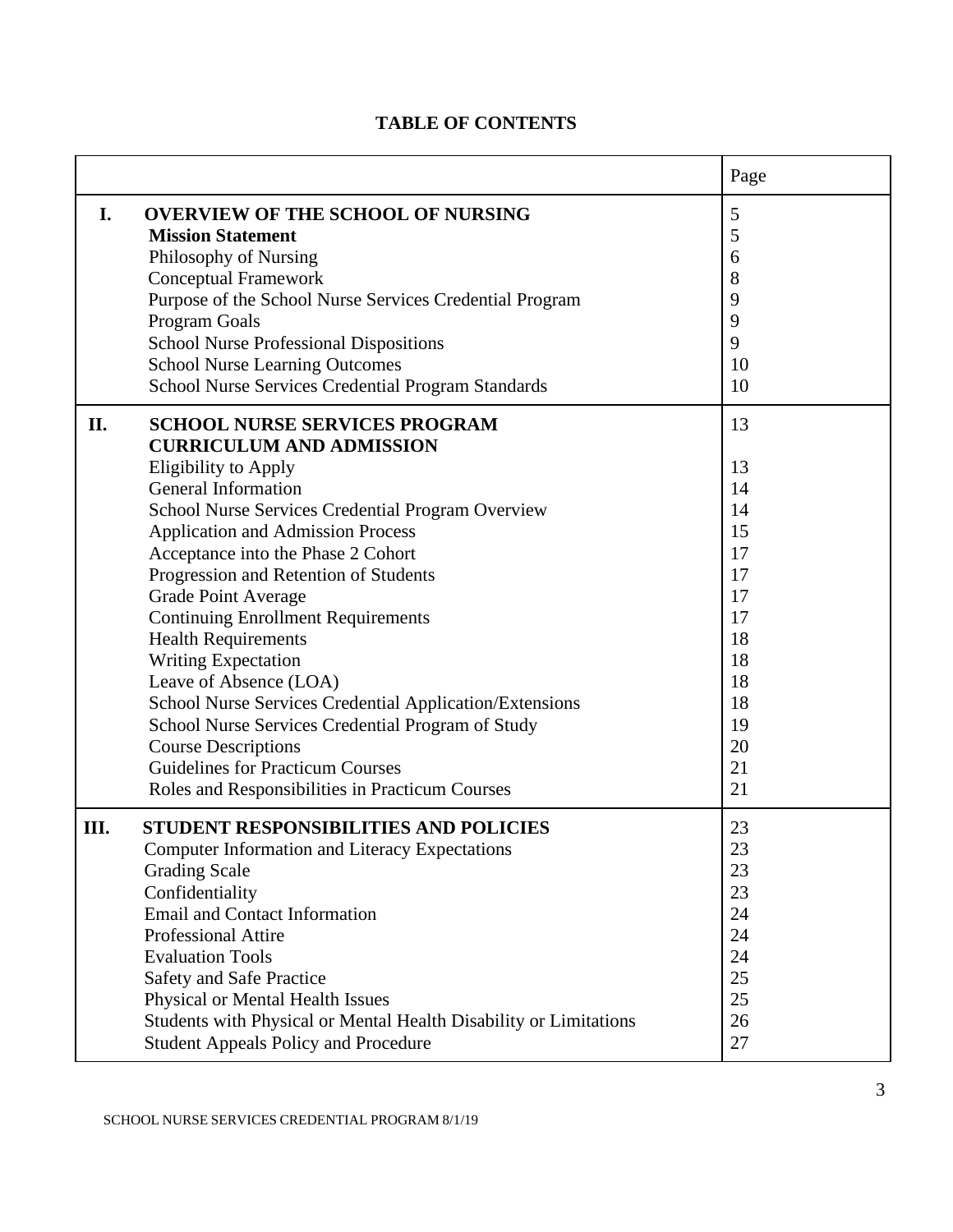|     | <b>Formal Grievance Procedure</b><br>Continuing and Global Education Policy for Admission/Drop        | 28<br>28       |
|-----|-------------------------------------------------------------------------------------------------------|----------------|
| IV. | <b>ACADEMIC HONESTY AND DISHONESTY POLICIES</b><br>Cheating and Plagiarism<br><b>Ethical Behavior</b> | 29<br>29<br>29 |
| V.  | <b>Board of Registered Nursing Statement on Delivery of Health Care</b>                               | 31             |
| VI. | <b>Agreement Signature Page</b>                                                                       | 32             |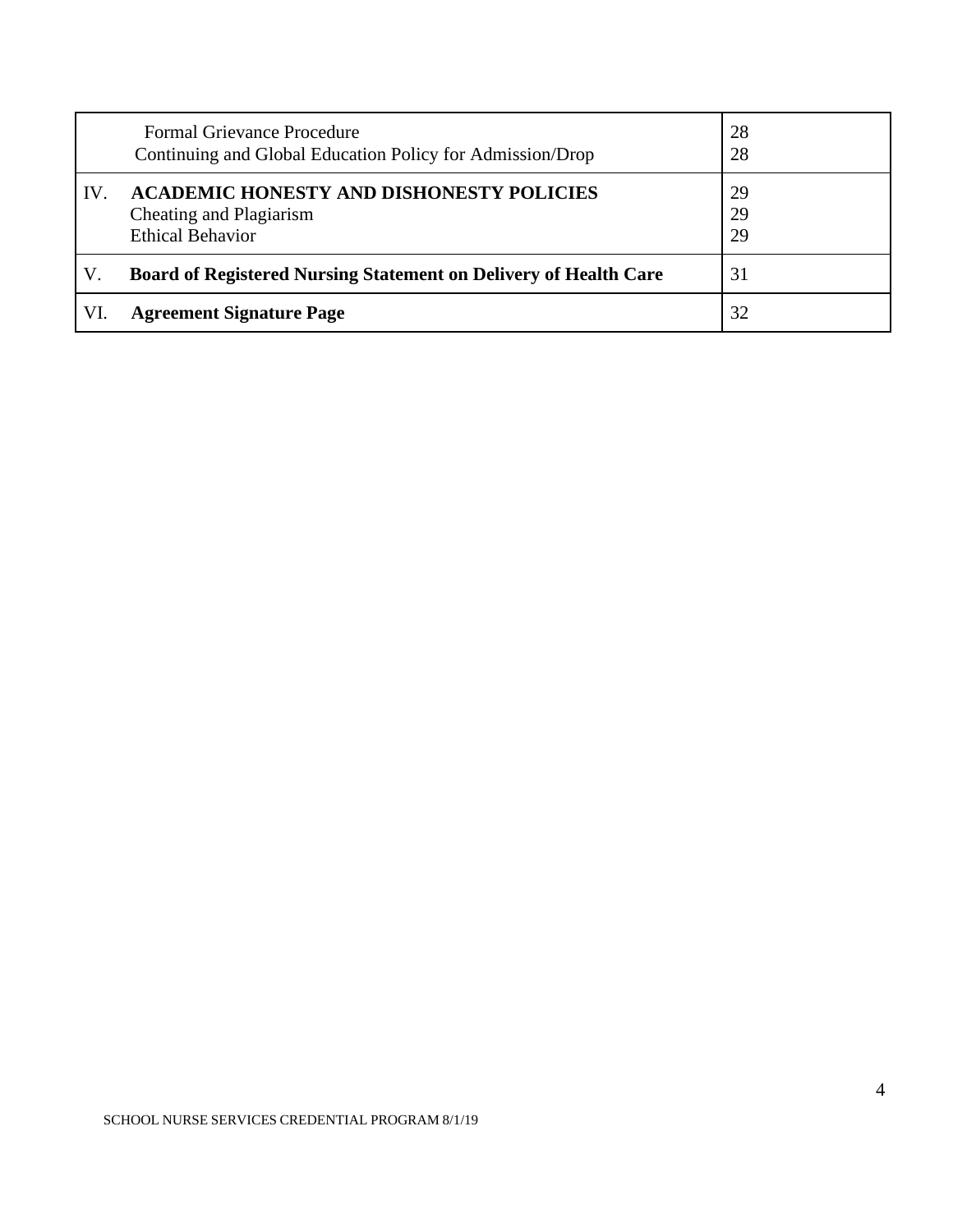### **PART I - OVERVIEW OF THE SCHOOL OF NURSING**

### **INTRODUCTION**

Welcome to the School of Nursing, California State University, Fresno. The School offers four programs: Baccalaureate - for basic and RN students, School Nurse Services Credential, Masters in Nursing, and Doctor of Nursing Practice program.

The School Nurse Handbook provides information on the official policies and procedures of the School of Nursing related to students enrolled in the School Nurse Services Credential Program. Potential school nurse students should consult the School of Nursing website at Fresno State for current information regarding admission to the program. (http://fresnostate.edu/chhs/nursing/degrees-programs/sn-credential.html).

The School of Nursing began in 1957, and the first class graduated in 1962. Nursing is one of the six departments in the College of Health and Human Services.

The School of Nursing office is located in McLane Hall, Room 190; phone number (559) 278-2041. Information regarding programs offered by the school is available from the office. Office hours during the academic year are 8:00 A.M. to Noon and 1:00 to 5:00 P.M., Monday through Friday. Consult the school concerning summer hours.

Admitted school nurse students are assigned an academic advisor and are encouraged to seek faculty advice via email/or by scheduled appointment.

Information of interest to School Nurse Services Credential Program students is posted online via CANVAS in the Course Announcements Section and enrolled students are emailed information concerning the program individually.

### **Mission Statement**

The mission of the School of Nursing at Fresno State is to offer quality nursing education to undergraduate and graduate nursing students that prepares nurses with clinical decision-making skills based on theory and research. Additionally, the school seeks to establish an academic foundation for Advanced Practice Nursing and Doctoral preparation. As life-long learners, graduates are prepared for delivering quality healthcare to diverse populations across environments. Graduates will lead, supervise, delegate, manage, evaluate care outcomes, and demonstrate the ability to act as consumer advocates in promoting wellness and facilitating change.

(Approved by Faculty Council: 4/2005)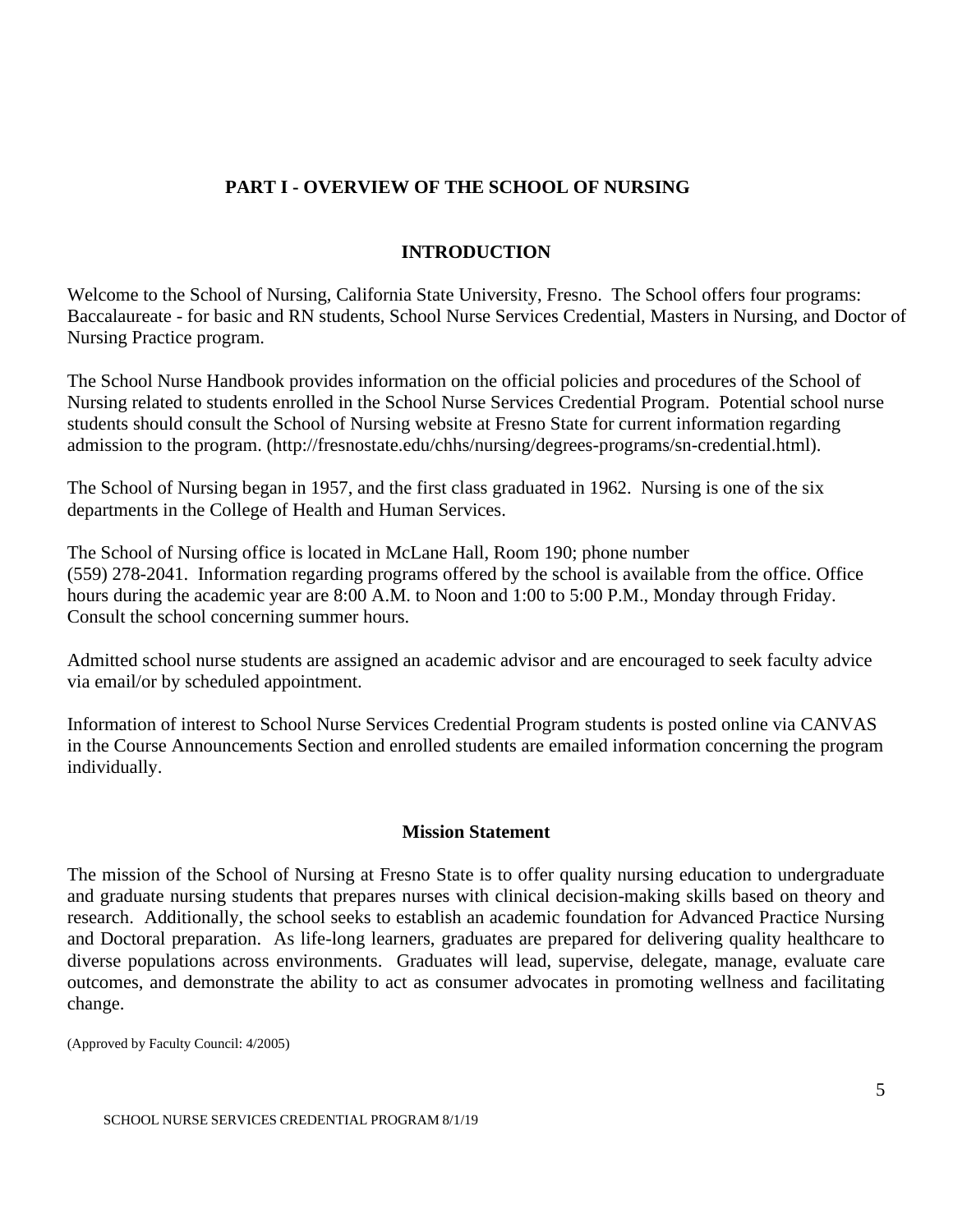### **Philosophy of Nursing**

Fresno State offers comprehensive programs that lead to the bachelor's and master's degrees in a wide variety of fields of study. A strong general education component in the undergraduate programs fosters the importance of lifelong learning. The master's programs are designed to provide specialized study in selected advanced practice fields. The University's special commitment to the San Joaquin Valley is to prepare students for industries and professions serving the community. To achieve the mission, Fresno State supports applied research and public service programs as a means to enhance faculty development and instruction, especially those which contribute to the intellectual, social, cultural, and economic vitality of the San Joaquin Valley and California.

The School of Nursing philosophy, consistent with the mission of the University and College of Health and Human Services, is an expression of the commitment to excellence in professional education in meeting the health needs of the community. The School of Nursing, therefore, offers a baccalaureate program for generalists, a School Nurse Credential Program, and a master's program for advanced practice in selected areas; along with a Doctor of Nursing Practice program. In order to meet the rapidly changing needs of society and the requirements of the profession, the faculty evaluate existing programs for effectiveness, initiate new programs, and implement change when necessary. The faculty believe that the nursing profession is characterized by the four concepts of person, environment, health, and nursing.

The faculty further believe that a person is a unique being in constant interaction with environmental stressors: intrapersonal, interpersonal, and extra-personal in nature. Response to these stressors is influenced by the interaction of the individual's physiological, psychological, sociocultural, and developmental variables. It is also believed that individuals have the right to make decisions that affect their lifestyle and well-being. The environment encompasses internal and external forces including societal, technological, cultural, and other multidimensional influences.

Health and illness are viewed as continuing processes along a wellness-illness continuum, in which the individual attempts to achieve a sustainable balance between needs and available resources. Nursing responds to the reciprocal interaction between the person and the environment to facilitate a state of dynamic equilibrium or change in the level of health at any point along the wellness-illness continuum. Nursing is directed toward reducing stress factors that influence or could influence the attainment of an optimum level of wellness by an individual, family, or community.

This goal is achieved through the nursing process, a systematic, problem-solving technique used for implementing independent, interdependent, and dependent nursing actions. This process consists of assessing the person's actual and/or potential health problems, constructing a diagnostic statement, formulating goals and objectives with expected outcomes, implementing therapeutic interventions, and evaluating the effectiveness of these interventions/preventions. The philosophy of the school is actualized through application of the Neuman Systems Model. Nursing is advancing into a new era of expanding roles, responsibilities and functions in primary, secondary, and tertiary preventions. Faculty are responsible for the preparation of professional nurses who can assume current nursing roles and adapt to future health needs and evolving health care requirements. Thus, professional nursing education requires a flexible curriculum that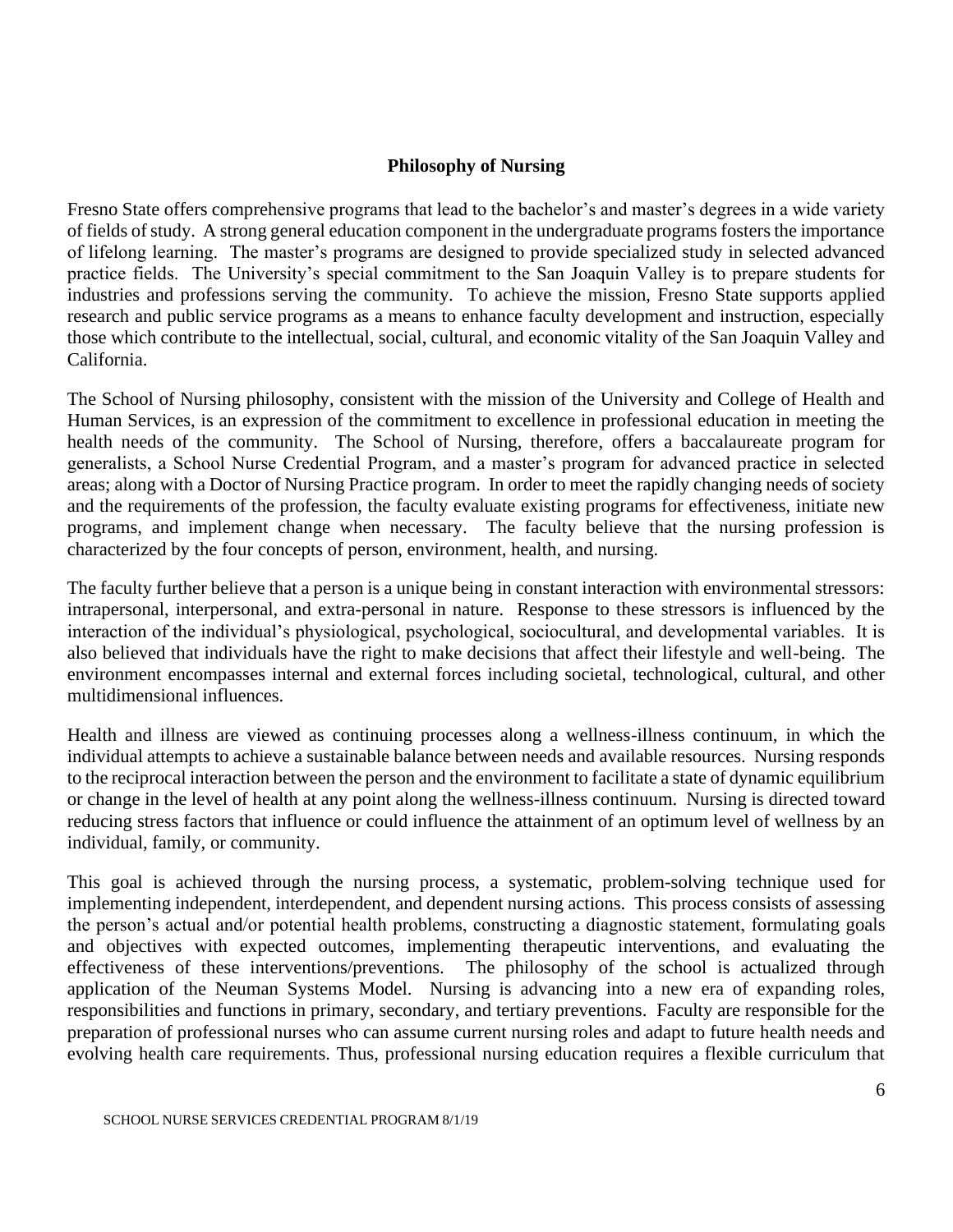emphasizes a total person approach and is based on evolving nursing theory and knowledge from the sciences and other related disciplines.

The faculty believe that learning is a process that influences and promotes change in behavior. Learning is viewed as a life-long process involving the continuing development of personal, intellectual, and professional growth. Learning is facilitated by professional role modeling and an educational environment conducive to the exchange of ideas, critical thinking, decision-making, creativity, experimentation, and innovation.

Inherent in the teaching/learning process is the reciprocal responsibility of faculty and students in influencing the process of learning outcomes. In this relationship, faculty serve as role models and valuable resources in facilitating the advancement of nursing practice through leadership, research, and scientific inquiry. The faculty recognize the unique diversity of the Central Valley including cultural and ethnic backgrounds, language, beliefs, values, learning styles, and support systems. This diversity is viewed as an asset that is incorporated into curriculum development, implementation, and evaluation.The learner is expected to exhibit self-direction, and a sense of responsibility and accountability in mastery of knowledge and skills consistent with professional practice.

As scholars, nurses, and citizens, faculty accept the responsibility for the development of the profession and improvement of health care through continuing practice, study, and research. The faculty believe that well developed leadership abilities are essential in professional practice. Nurses need to seek improved ways of service to clients through research and effective dissemination of knowledge.

The faculty is committed to an educational process that prepares undergraduate nurses for entry level positions in nursing. Consistent with the concept of career mobility, opportunities are provided for returning RNs to articulate with the program at appropriate academic levels. The generalist education of the baccalaureate program serves as a foundation for graduate education in nursing.

*The Master of Science in Nursing program prepares professionals in the functional roles of primary care nurse practitioner, clinical nurse specialist, and nursing educator. The second professional degree also provides foundation for doctoral study.*

*The graduate curriculum supports the functional areas and facilitates competence in the essential clinical domains which include: Management of client health/illness status; The nurse-client relationship; Teaching and outcome based evaluations; Professional role development; Health promotion and human diversity; Managing health care delivery systems; and Monitoring quality of health care practice.*

*The Doctor of Nursing Practice program prepares the graduate for advanced nursing practice, defined by AACN (2004) as any form of nursing intervention that influences healthcare outcomes for individuals or populations, including the direct care of individual patients, management of care for individuals and populations, administration of nursing and healthcare organizations, and the development and implementation of health policy.*

Approved by Faculty Council, March 14, 1987 Revised Fall 1998; April 8, 2005: March 28, 2008: April 20, 2015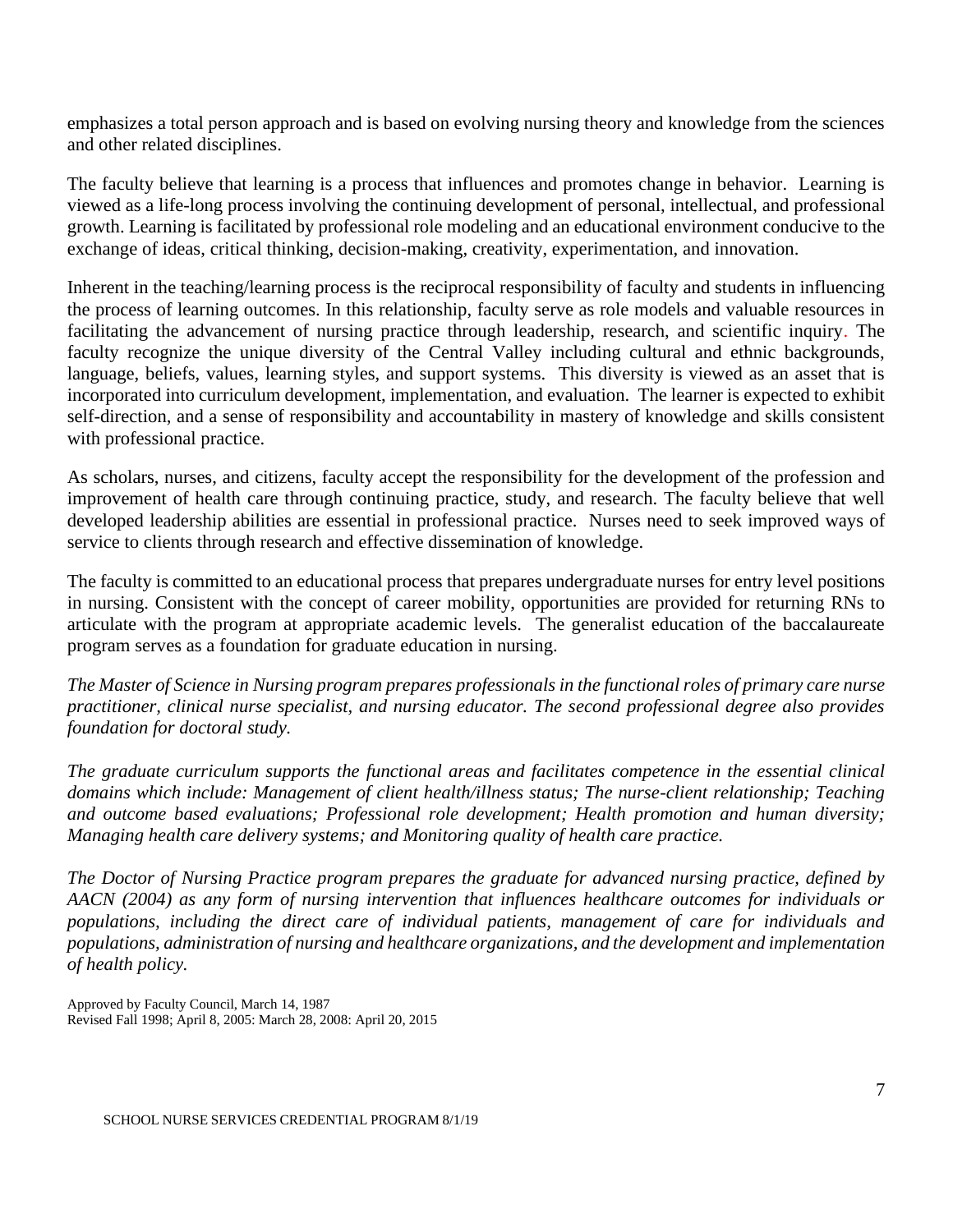### **California State University, Fresno School of Nursing**

### **Conceptual Framework**

The baccalaureate and graduate programs in nursing at Fresno State utilize the Neuman Systems Model. The framework evolves from the philosophy and focuses on the domains of client, environment, health, and nursing.

### **Client/Client System**

The client/client system (person) is viewed as a composite of variables (physiological, psychological, sociocultural, developmental, and spiritual), each of which is a subpart of all parts, forms the whole of the client. The client as a system is composed of a core or basic structure of survival factors and surrounding protective concentric rings. The concentric rings are composed of similar factors, yet serve varied and different purposes in either retention, attainment, or maintenance of system stability and integrity or a combination of these.

### **Environment**

The environment consists of both internal and external forces surrounding the client, influencing and being influenced by the client, at any point in time, as an open system. The created environment is an unconsciously developed protective environment that binds system energy and encompasses both the internal and external client environments.

### **Health**

Health is a continuum of wellness to illness, dynamic in nature, and is constantly subject to change. The client is in a dynamic state of either wellness or illness, in varying degrees, at any given point in time.

### **Nursing**

A unique profession concerned with all variables affecting clients in their environment. Nursing actions are initiated to best retain, attain, and maintain optimal client health or wellness using the three preventions (primary, secondary, tertiary) as interventions to keep the system stable.

All concepts identified in the curriculum are introduced in the first semester nursing course as the theoretical foundation for professional nursing. The central concepts of client, environment, health, and nursing are utilized in the curriculum as vertical strands and denote introduction, placement and study of specific content, and experience relevant to the concept in the curriculum.

Reviewed May 6, 2016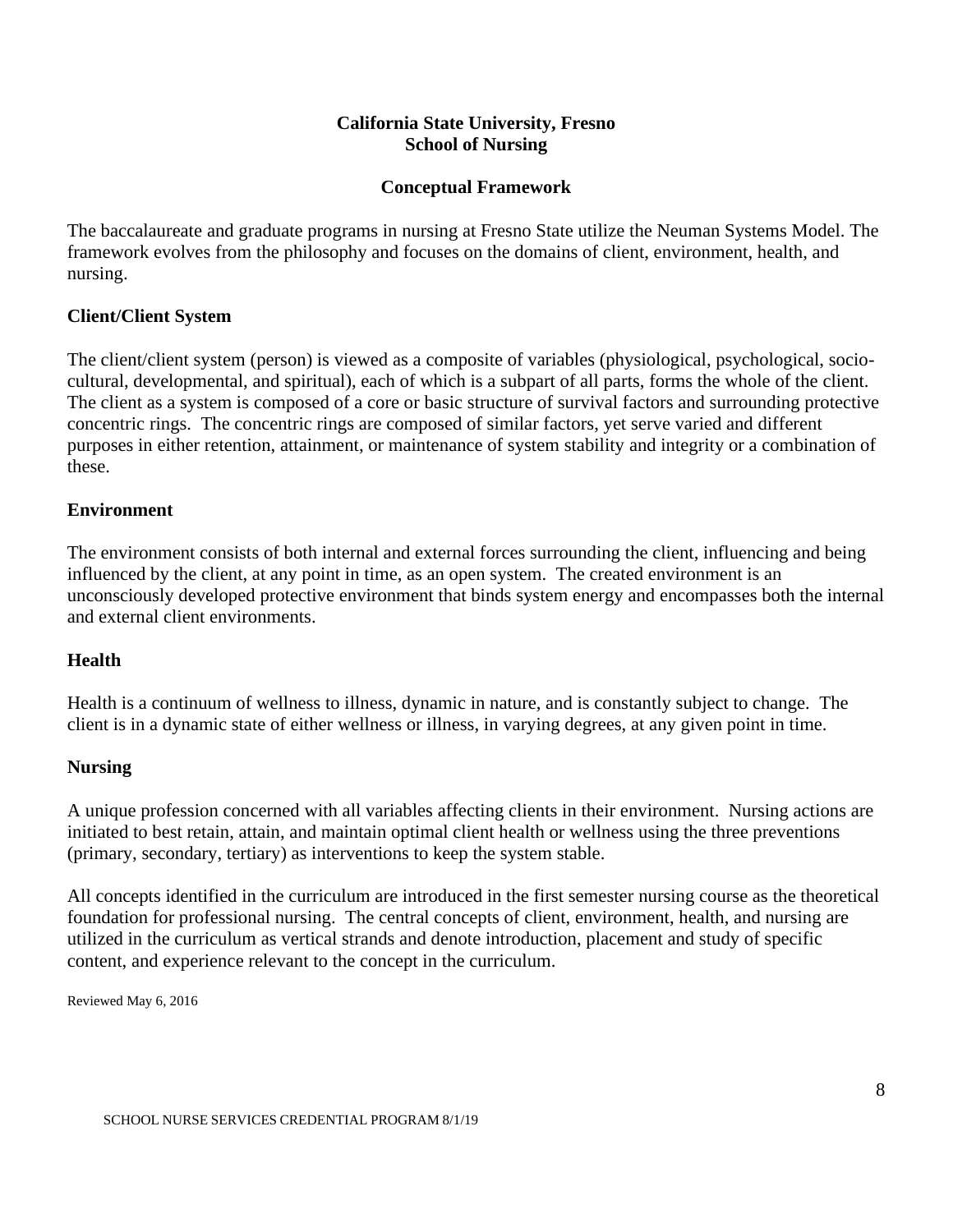### **Purpose of the School Nurse Services Credential Program**

The purpose of the school nurse services credential program (SNSCP) is to provide candidates with a quality academic program that meets the requirements for the California Clear School Nurse Services Credential as set down by the California Commission on Teacher Credentialing (CTCC); and to prepare candidates who may be the only health professional in schools with the knowledge, skills, and competencies to provide optimal nursing care, health promotion, guidance, and counseling to children in schools and their families.

### **Program Goals**

- 1. To provide a quality program for the preparation of competent school nurses through the provision of learning experiences taught by qualified faculty, both didactic and clinical, as well as through meaningful school site experiences with qualified preceptors, that will enable candidates to function effectively in the school setting in meeting the holistic health care needs of children and adolescents;
- 2. To provide candidates with adequate opportunities to attain the standards and professional competencies designed in the *CCTC Standards of Quality and Effectiveness for Programs of Professional School Nurse Preparation in California* and to apply and practice those standards and competencies in their clinical experiences;
- 3. To foster in candidates the following professional dispositions that are vital in meeting the health care needs of children and adolescents: The tendency to reflect, the use of critical thinking, the use of wellreasoned ethical judgement, and appreciation for diversity, a collaborative disposition, and the tendency for life-long learning;
- 4. To foster in candidates an awareness of the importance of participation in research, involvement in professional organizations and commitment to legislative advocacy, each relevant to school nursing, that further strengthens and validates for the candidate the importance of the school nurse as a vital member of the education team;
- 5. To continue to adapt program offerings through a process of critical self-evaluation based on input from the SNSCP Advisory Board, students, preceptors, and faculty in order to maintain program relevancy with current practice in school nursing.

### **School Nurse Professional Dispositions**

The School Nursing dispositions align with Fresno State Kremen School of Education and Human Development Candidate Professional Dispositions. School Nursing Dispositions include:

- 1. Candidate demonstrates the ability to REFLECT
- 2. Candidate demonstrates CRITICAL THINKING skills
- 3. Candidate demonstrates the ability to make ETHICAL JUDGEMENTS
- 4. Candidate demonstrates the dispositional tendency to VALUE DIVERSITY
- 5. Candidate demonstrates a COLLABORATIVE disposition
- 6. Candidate demonstrates their enthusiasm for LIFE-LONG LEARNING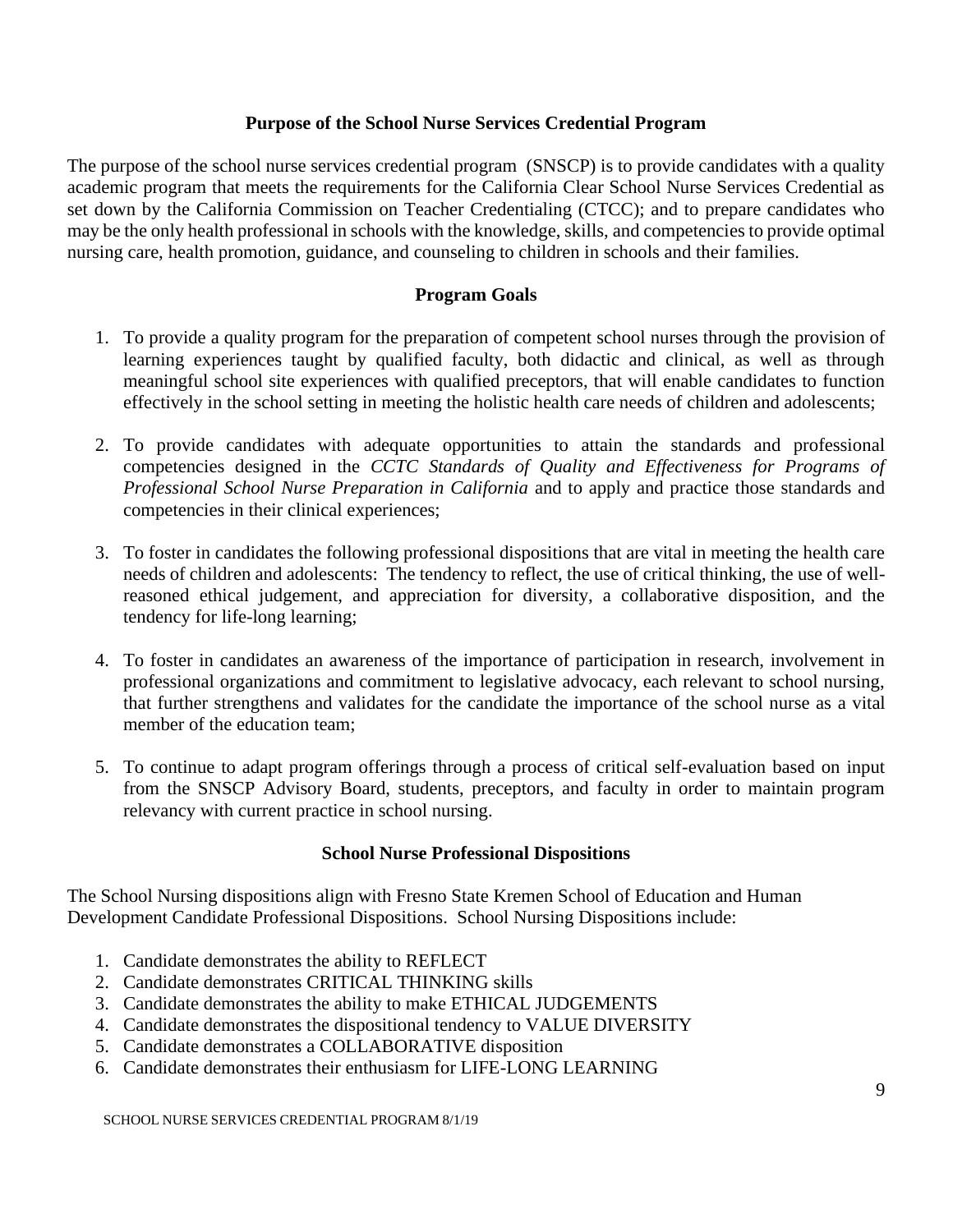### **School Nurse Learning Outcomes**

The culminating student learning outcomes are based on four primary indicators; Communication, Critical Thinking, Clinical Judgment, and Collaboration. These four primary outcomes were derived from the American Association of Colleges of Nursing's The Essentials of Baccalaureate Education for Professional Nursing Practice (2008). The nine overarching Essentials are embedded in the core outcomes of the BSN and Graduate programs and are threaded throughout coursework.

At the completion of the School Nurse Services Credential program, the graduate will be prepared to function in a variety of health care settings and be able to validate the following student learning outcomes:

**Communication**: Communication is defined as a complex, ongoing, interactive process of exchanging information and forms the basis for building relationships. Communication includes listening, verbal and nonverbal behaviors, written skills, and the use of emerging technologies.

**Critical Thinking:** Critical thinking is defined as a discriminating process that underlies decision making. Critical thinking includes questioning, analysis, synthesis, interpretation, inference, inductive and deductive reasoning, intuition, application, and creativity.

**Clinical Judgment:** Clinical judgment is the interaction of knowledge, skills, and attitudes and underlies the nurse's ability to adapt care for diverse populations in varied health care environments. Clinical judgment involved critical reasoning, integration of evidence based practice, and the implementation of holistic, value based patient centered care.

**Collaboration:** Collaboration is defined as the active engagement in local, regional, and global healthcare and forms the basis for interdisciplinary practice. Collaboration supports a climate of diverse opinions and incorporates delegation, negotiation, coordination, and service learning.

### **School Nurse Services Credential Program Standards**

The School Nurse Credential Program design includes a purposeful sequence of coursework and field experiences designed to optimize learning.

### **1. Standard 1: Program Design, Rationale and Coordination**

The school nurse program and any prerequisites include a purposeful sequence of coursework and field experiences that effectively prepare candidates to provide school nursing services to all students to optimize learning. The school nurse services program prepares candidates to understand contemporary conditions of schools and society and how school nurse services need to change and evolve to address these changing conditions.

### **2. Standard 2: Collaboration in Implementing the Program**

Collaboration in implementing the program sponsors of the school nurse preparation program establish collaborative arrangements with other institutions and entities that contribute substantively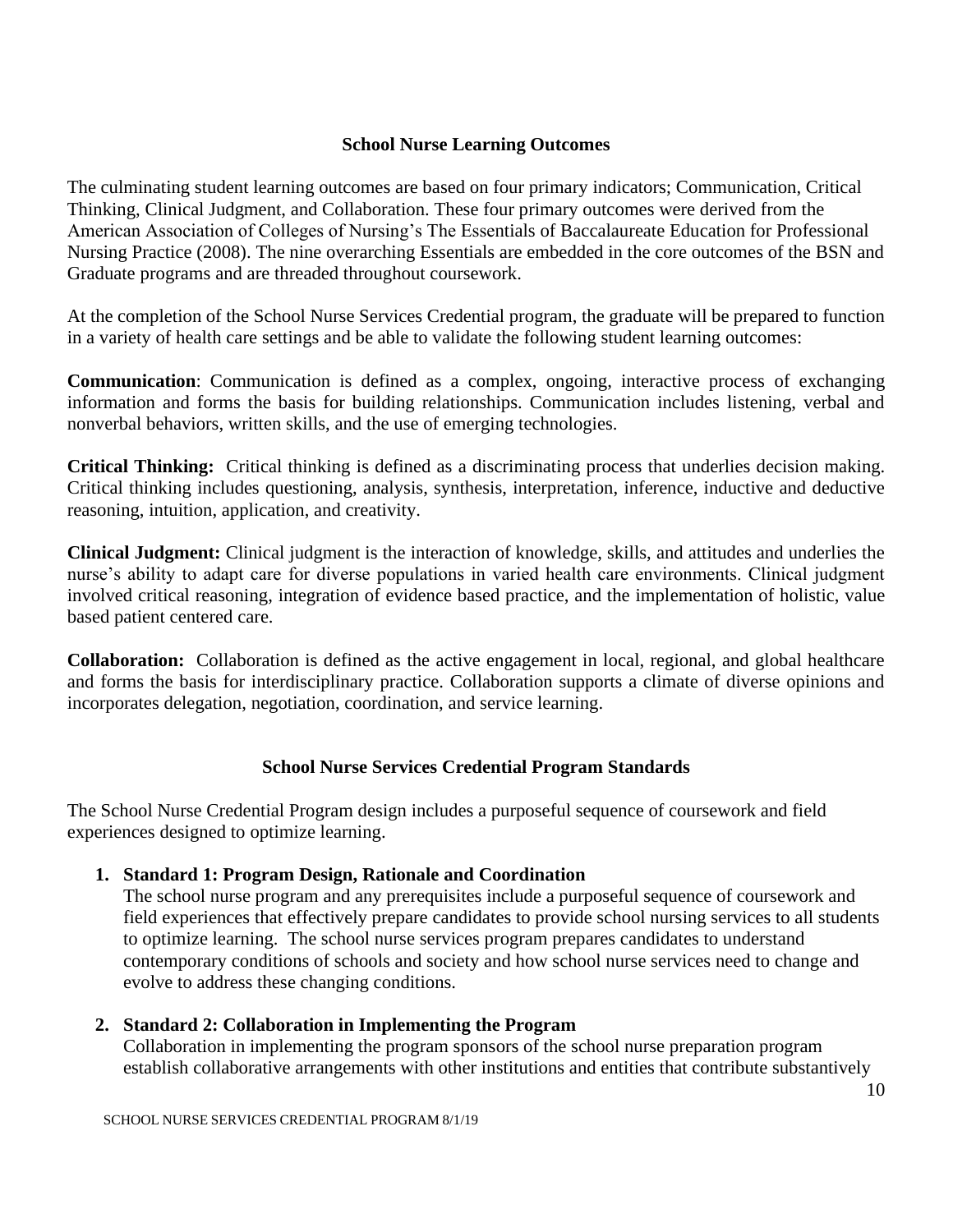to the quality and effectiveness of the design and implementation of candidate preparation.

### **3. Standard 3: Relationship between Theory, Research and Practice**

By design, the school nurse preparation program provides a variety of opportunities for candidates to reflect, analyze, and implement the relationships between theory and evidence based practice related to school nursing.

### **4. Standard 4: Preparation to Promote Student Health and Wellness**

The program prepares candidates to integrate health and wellness concepts in the educational setting to allow students to be in school, healthy, and ready to learn.

### **5. Standard 5: The Socio-Cultural Context of School Nursing**

The program provides candidates with opportunities to further develop their understanding of the sociocultural context in which school nurses work. As part of these opportunities, candidates experience the range of diversity represented within the local community including culture, ethnicity, language, age, gender identity, students with special needs, socioeconomic status and value systems. The program assists candidates to formulate strategies for identifying and appropriately addressing social and cultural community issues that affect school health and student's abilities to learn. The program assists candidates to adapt their approach in order to meet the needs of English learner students and their families.

### **6. Standard 6: Legal and Ethical Aspects of School Nursing**

The program provides candidates with an understanding of the local, state, and federal law and regulations applicable to the practice of school nursing. The program assists candidates to understand the practice of school nursing within a public educational system, including the structure and authority of school district administration, the scope and practice of school nursing as regulated by the California Board of Registered Nursing, applicable sections of the Education Code, and/or relevant local, state, and federal codes and regulations.

### **7. Standard 7: Preparation for Health Management Responsibilities within the School Setting**

The program helps candidates understand the school nurse role in providing health leadership and management, health education, health research, direct client care, training and supervision of other personnel as applicable, and planning and coordination of healthcare services and programs. The program helps candidates understand and demonstrate a collaborative approach to providing and/or facilitation health-related activities, including acting as a member of a team addressing student achievement. The program provides opportunities for the candidate to demonstrate effective communication, using a variety of supporting technology, with a wide range of audiences including students, staff, parents, and community.

### **8. Standard 8: Field Work Experience**

The program provides candidates with a broad range of hands-on school nurse field experiences in a variety of settings. Candidates are provided with a preceptor for mentoring and supervision during the field experiences. The program has a clearly defined and systematic process for the identification, election, and assignment of qualified preceptors. The program bases field experience assignments on an individual assessment of each candidate's prior background and experiences.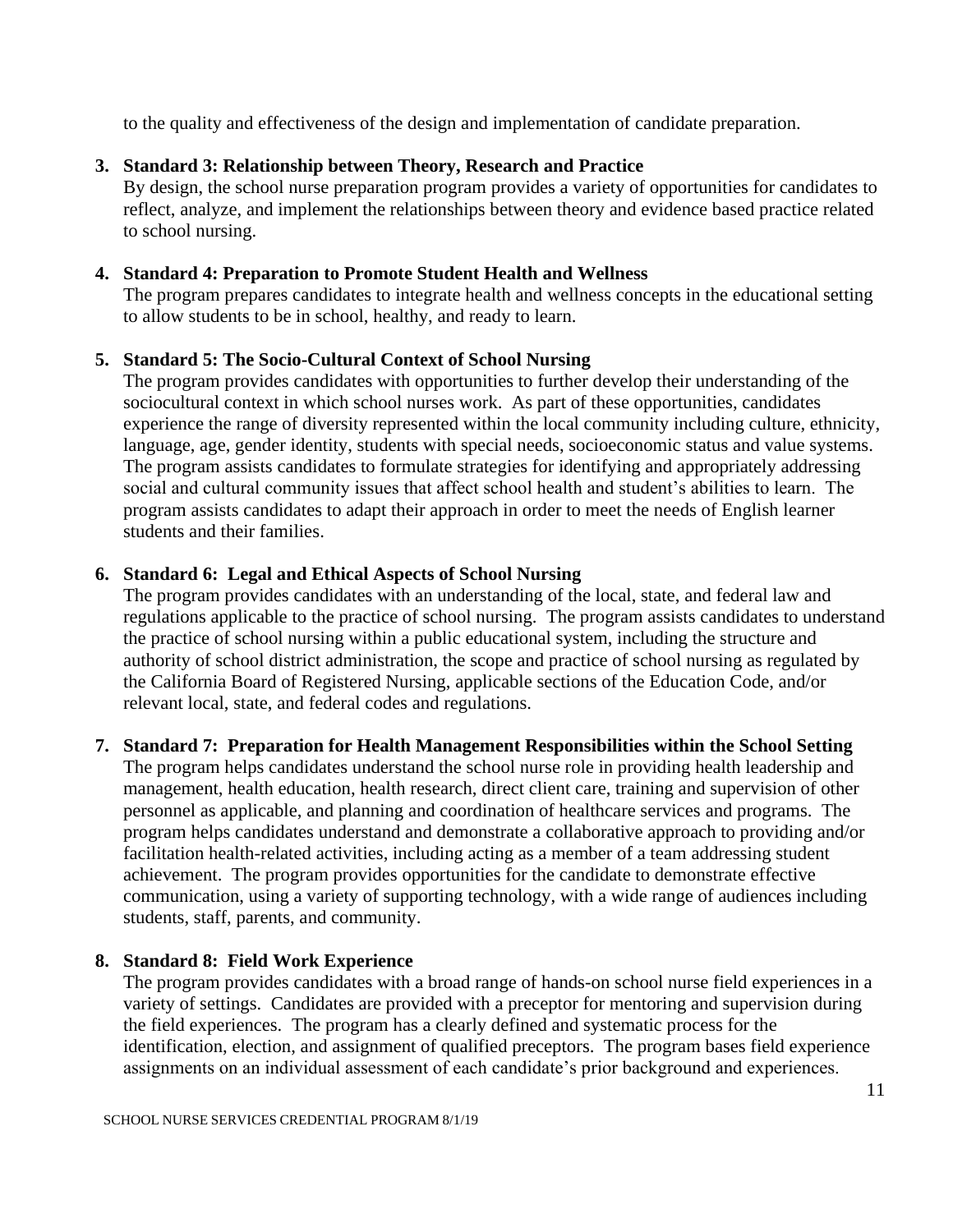Working collaboratively, course instructors and preceptors encourage and enable candidates to function appropriately and effectively in a school nurse role.

#### **9. Standard 9: Assessment of Candidate Competence**

.

Prior to recommending each candidate for a School Nurse Services Credential one or more persons responsible for the program determine on the basis of thoroughly documented evidence that each candidate has demonstrated satisfactory performance on the School Nurse Competencies (SNCs). The program uses formative assessment processes to inform candidates of their status in relation to the SNCs, and to assure that candidates have the appropriate knowledge, skills and abilities prior to being recommended for the credential. The evaluation of candidate competence is provided by at least one school nurse preceptor and one institutional supervisor.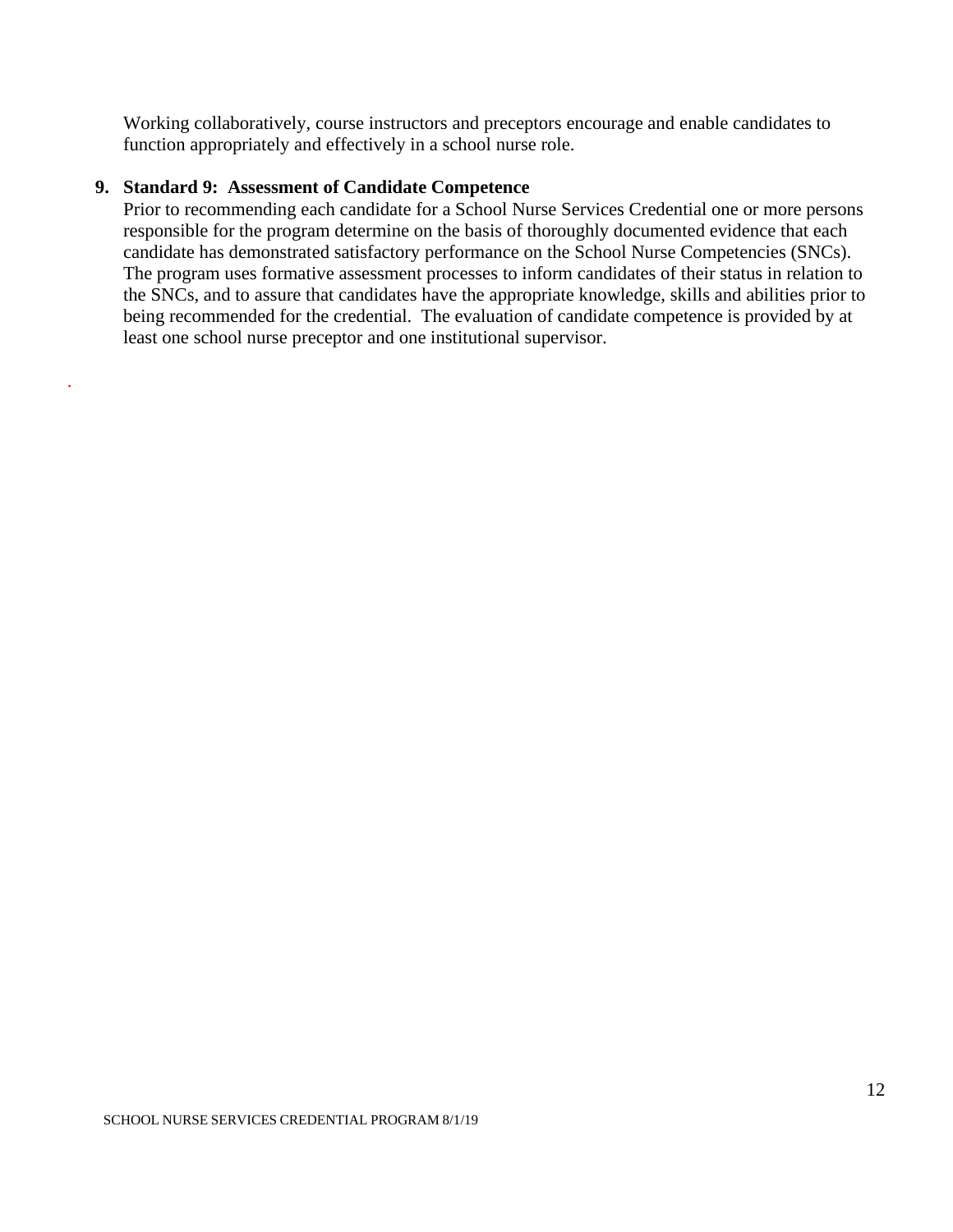### **PART II - SCHOOL NURSE SERVICES CREDENTIAL PROGRAM CURRICULUM AND ADMISSION OF STUDENTS**

**The program is often on an impacted status and admission into the School Nurse Services Credential Program is competitive. Applicant selection is based on GPA in BSN programs and prerequisite courses among other criteria.**

### **Eligibility to Apply to the Program**

To be eligible for application to the School Nurse Services Credential program, students must have an overall GPA of 3.0 in undergraduate nursing coursework from an accredited university and have passed California licensing requirements to become a Registered Nurse (RN). Students must hold a Bachelor's Degree or higher in nursing or a related field. In addition, the student must hold a preliminary School Nurse Credential. For the final Clear Credential the student must have documentation of 2 years of job experience.

The following five prerequisite courses must be completed prior to entry into the school nurse services credential program. Completion of the pre-requisite courses does not ensure acceptance to the program.

Community Health Nursing and Lab -5 units plus 90 clinical hours Nursing Research -3 units Audiology CDDS 125 -3 units Counseling COUN 174/200 -3 units (or equivalent) Special Education/Mainstreaming SPED 120 -3 units (or equivalent) Total: 17 units

Applicants must complete all nursing prerequisites prior to admission to the program. An application must be submitted with official transcripts, a copy of a California RN license, Letters of Recommendation, and documentation of a current preliminary School Nurse Services Credential from the California Commission on Teacher Credentialing.

Students must be admitted to the program before any clinical courses can be taken.

Consultation with a faculty member who specializes in helping school nurse students is strongly encouraged. Consult the School of Nursing/School Nurse Services Credential website for the names and contact information of members of the school nurse faculty.

#### **Contact information and location**

Link[:http://www.fresnostate.edu/chhs/nursing/degrees-programs/sn-credential.html](http://www.fresnostate.edu/chhs/nursing/degrees-programs/sn-credential.html)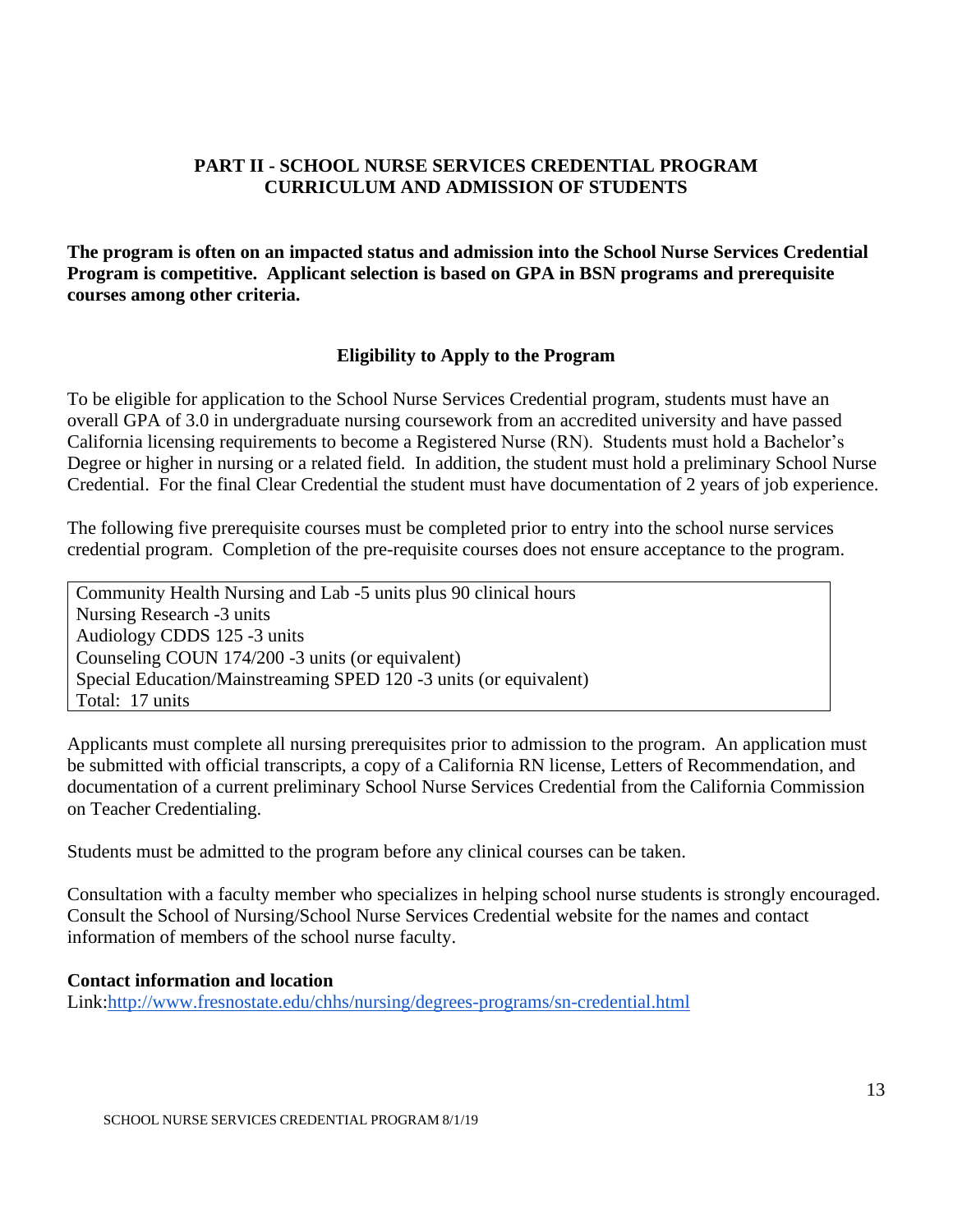### **General Information**

The CSUF School Nurse Services Credential Program provides basic preparation for professional roles in school nursing and leads to the professional (Clear) credential. This post baccalaureate online program of 27 units is approved by the California Commission on Teacher Credentialing. The School of Nursing in conjunction with the CSUF School of Education recommends qualified candidates for professional credentialing as providers of health services in California public schools. Coursework is offered through the Continuing and Global Education Program at Fresno State and students are not required to enroll in the University. The School Nurse Services Credential Program begins in June of each calendar year with a Mandatory Orientation and summer coursework.

### Clinical Hours

In the School Nurse Services Credential Program, students must complete a minimum of 135 clinical hours each semester in the Elementary and Secondary school setting with a total of 270 hours for the program. Clinical hours are to be completed under the guidance of a qualified preceptor who has obtained a School Nurse Services Credential, is highly recommended, and has 5 years field experience in the school setting. School Districts serving as school nurse practicum sites must have a prior university affiliation agreement in place with CSU, Fresno.

### Course Transfer

Students who have obtained a prior Master's Degree in nursing or a related field may have completed coursework required for completion of the School Nurse Services Credential in prior programs. In order to request a course approval or course substitution, the applicant must apply in writing and provide a copy of the course description, objectives, and assignments for review by the School Nurse Coordinator. At that time, the course of study will be determined with input from the student and school nurse curriculumcommittee. Although some post-master's students may be exempt from some coursework, generally, all post-master's students must complete minimum practicum hours.

### **There is no degree declaration on the transcript for students who complete the School Nurse Services Credential Coursework and the student must apply for credentialing by the California Commission on Teacher Credentialing upon completion of the CSUF program.**

### **School Nurse Services Credential Program Overview**

The CSUF School Nurse Services Credential (postbaccalaureate) Program provides basic preparation for the comprehensive roles in school nursing and leads to the professional (clear) credential approved by the California Commission on Teacher Credentialing.

The program of study consists of 27 units. It is divided into two Phases; Phase 1 (9 units) and Phase 2 Cohort (18 units). Phase 1 are pre-requisite courses offered either through Fresno State (online or on campus) or through other accredited universities with the approval of the School Nurse Services Credential Program Coordinator. You may email the coordinator for a list of approved courses. This is not an exhaustive list but is designed to help students find classes.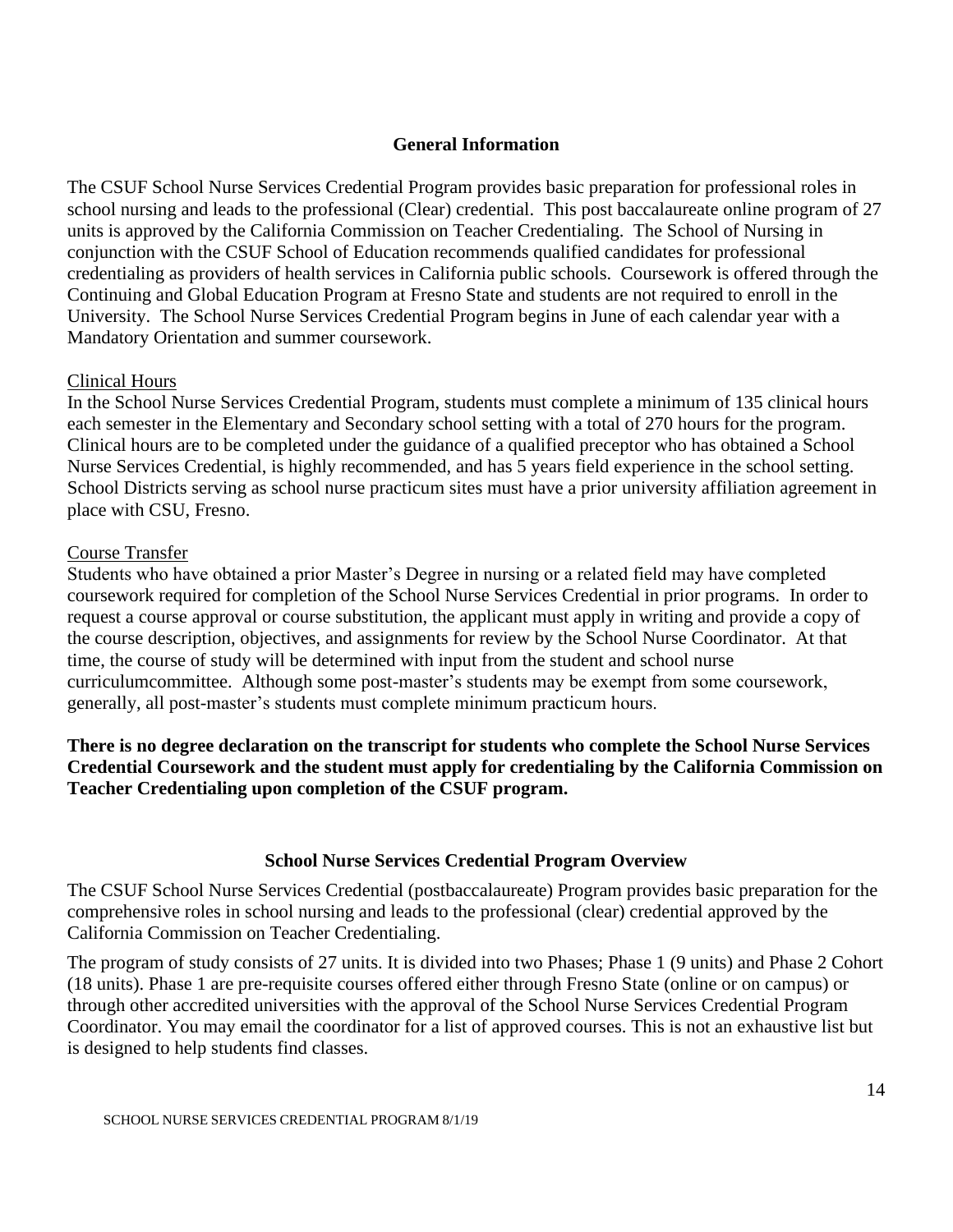Phase 2 Cohort courses are offered through the Fresno State Division of Continuing and Global Education (http://www.fresnostate.edu/cge/). The 12 month program begins with the summer session, continuing through the following spring semester. Prior to the start of Phase 2 Cohort courses, students will attend a mandatory Orientation at Fresno State in June. All Phase 2 courses are online, with the exception of the Health Appraisal course.

This is an online program and students must be computer literate with internet access. Pre-requisites include a course in Nursing Research, a Public Health Nurse certificate or 5 units coursework in Community Health Nursing including a 90 hour Community Health Nursing lab, Audiology, Counseling, and Special Education.

### **Application and Admission Process**

To apply for the Phase 2 Cohort, a completed School Nurse Services Credential Program Application for Admission will be accepted between October 1 and December 1 of each year. There is no fee for this application and the applicant does not need to apply to Fresno State University for Phase 1 or Phase 2 as the program is administered through the Division of Continuing and Global Education. Students are responsible to ensure that all required documents are submitted with the School Nurse Services Credential program application.

Applicant is responsible to submit official transcripts from all baccalaureate and post-baccalaureate universities. The transcripts must reflect a Baccalaureate degree in Nursing from a CCNE or NLN accredited school with a cumulative grade point average of 2.5 in the last 60 units and a 3.0 in nursing. (\*See exception below for two year RN degree and foreign students)

### **A completed Application consists of the following documents:**

### **Application and Recommendation forms are on the Fresno State School of Nursing website.**

**[http://www.fresnostate.edu/chhs/nursing/degrees-programs/sn-credential.html.](http://www.fresnostate.edu/chhs/nursing/degrees-programs/sn-credential.html)** 

- 1. **Signed Application.** [School Nurse Services Credential Program Application](http://www.fresnostate.edu/chhs/nursing/documents/Application_Phase%202%20Cohort%20FINAL2015.pdf)
- 2. **Submit two Applicant Recommendation Forms** from district administrator, and/or nursing instructor. (Employer/instructor may send directly to the coordinator.)
- 3. **Write a one page double-spaced essay** using APA general guidelines, stating rationale for pursuing a School Nurse Services Credential. Please sign and date.
- 4. **Current California Registered Nurse License.**

### 5. **California Public Health Nurse Certificate and/or official transcripts of approved Community Health Nursing coursework.** (Must include seminar and 90 hours clinical coursework).

- Visit the Board of Registered Nursing website for information on approved Public Health Nurse (PHN) programs<http://www.rn.ca.gov/education/phnprograms.shtml>
- For an application for a PHN certificate visit [https://www.ctc.ca.gov/docs/default](https://www.ctc.ca.gov/docs/default-source/leaflets/cl380.pdf?sfvrsn=4f3624f8_0)[source/leaflets/cl380.pdf?sfvrsn=4f3624f8\\_0](https://www.ctc.ca.gov/docs/default-source/leaflets/cl380.pdf?sfvrsn=4f3624f8_0)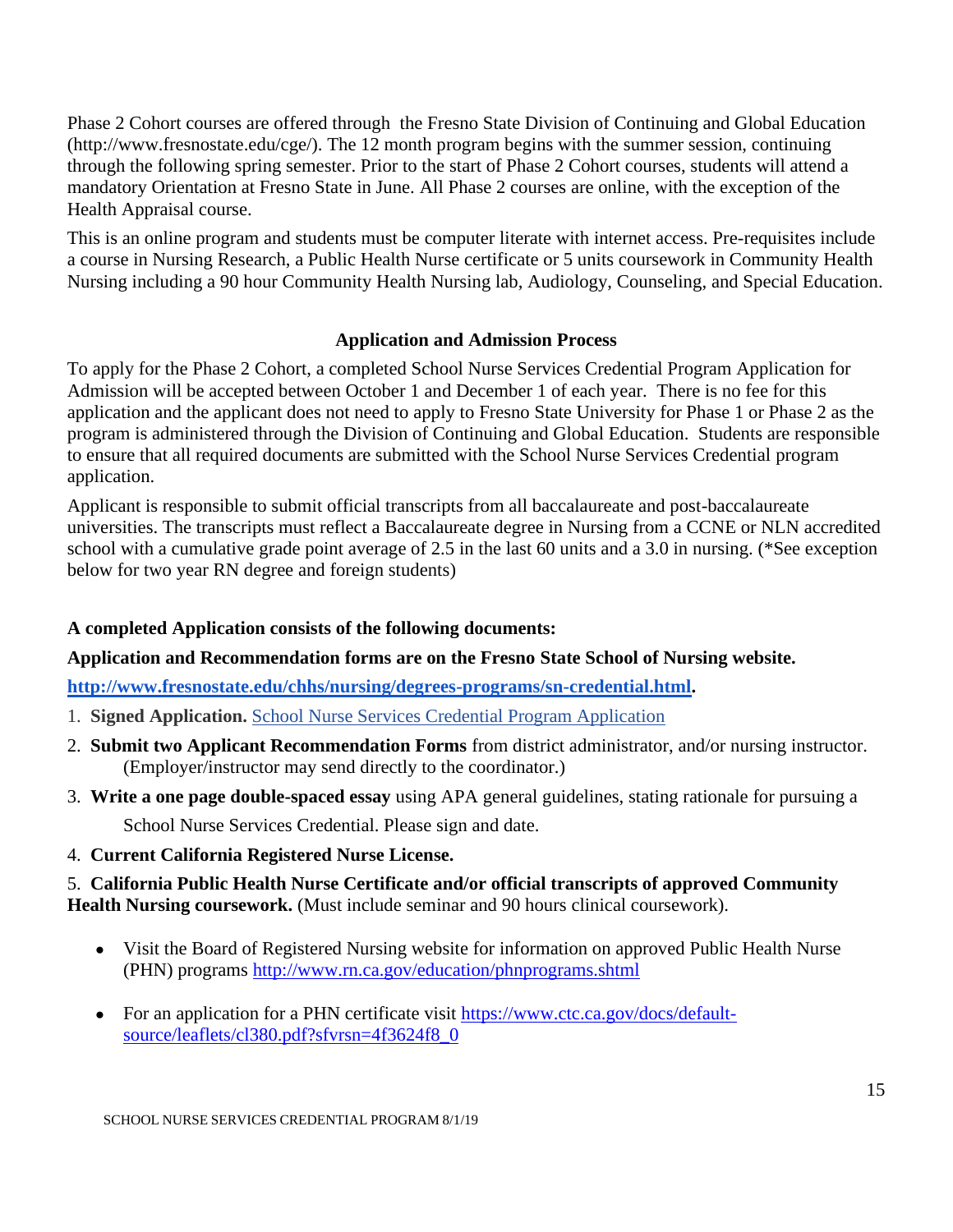### 6. **School Audiometrist Certificate.** For information visit:

<http://www.dhcs.ca.gov/services/hcp/Documents/dhcs101.pdf>

7. **California Preliminary School Nurse Services Credential.** This may be obtained through your County Office of Education.

8. **Official Transcripts.** Students must complete Phase One coursework required for the program with a minimum of a 3.0 (B) average and include official transcripts with their application from all post-secondary schools. Transcripts must indicate a baccalaureate Degree in Nursing or a related field from NLN or CCNE accredited schools with a cumulative GPA of 3.0. Transcripts must show completion of prerequisite courses including Research, Community Health Nursing, and Phase 1 coursework. Phase 1 Coursework includes:

Audiology CDDS 125 -3 units Counseling COUN 174/200 -3 units Special Education/Mainstreaming SPED 120 -3 units

If students have questions regarding possible equivalent Phase 1 coursework at another university please email the program Coordinator for approval. Student may be asked to send official transcripts, catalog descriptions, or syllabi.

● **Foreign degree students**: foreign degree baccalaureate degrees must be evaluated by a California Commission on Teacher Credentialing approved foreign transcripts evaluation agency prior to applying. For a list of agencies visit:<http://www.ctc.ca.gov/credentials/leaflets/cl635.pdf>

**A two year associate degree registered nurse** with a baccalaureate degree in another field of study may apply as long as the student completes public health nursing coursework from an accredited California university.

The California Commission on Teacher Credentialing only accepts coursework completed at regionally accredited institutions. For a list of acceptable regional accrediting bodies visit <http://www.ctc.ca.gov/credentials/accreditation-bodies.html>

### **Mail signed application and copies of the above documents in one packet to:**

**California State University, Fresno School of Nursing CSU-Fresno School Nurse Services Credential Program Central California Center for Excellence in Nursing 1625 E. Shaw Ave., Suite #146 Fresno, CA 93710 Office Phone: (559) 228-2010**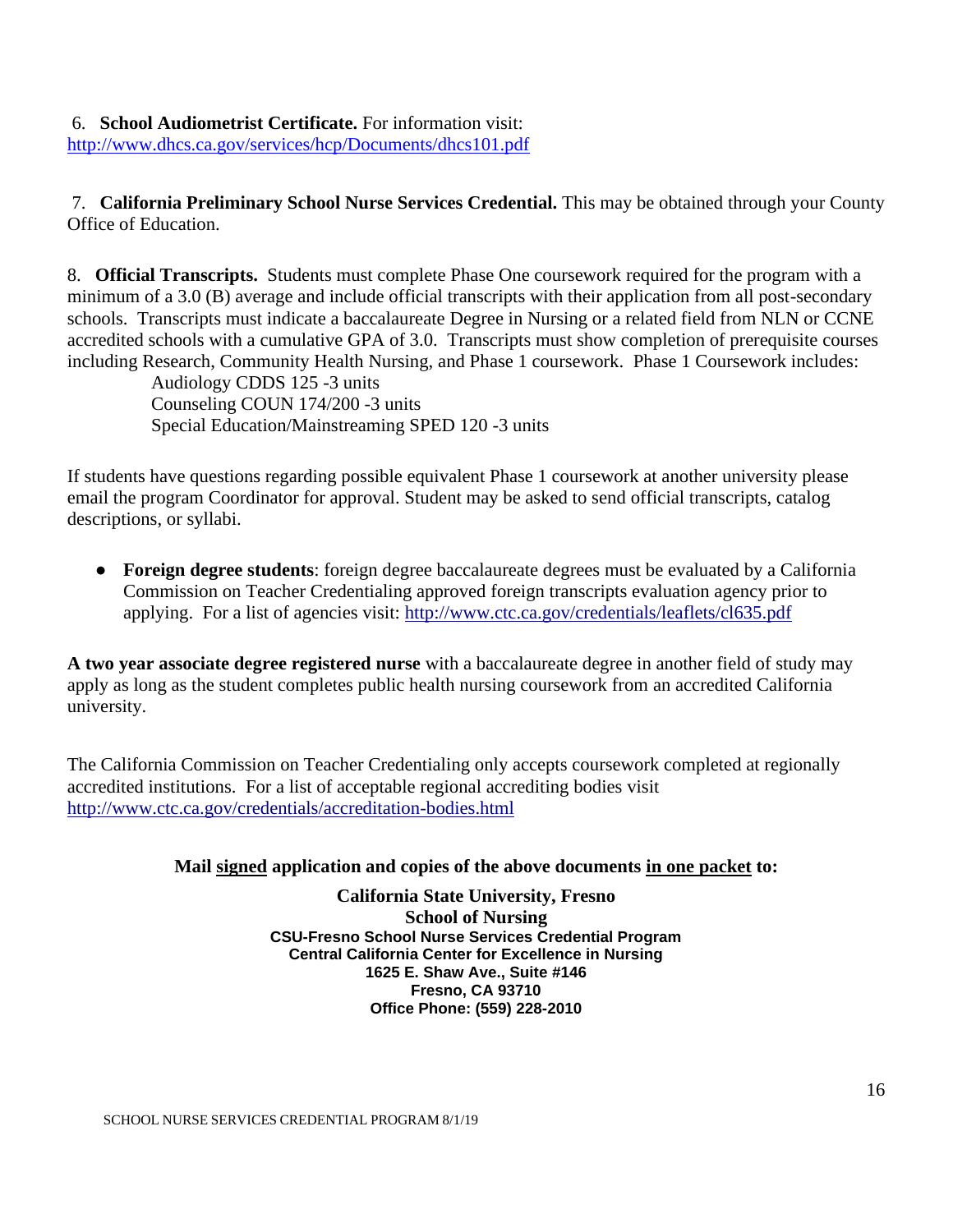### **Acceptance to Phase 2 Cohort**

### **To be enrolled into Phase 2 coursework the School Nurse candidate meets all admission requirements and is admitted into the School Nurse Services Credential Program. Phase 2 coursework begins in June of each calendar year after attendance at a Mandatory Orientation to the program.**

In early spring prior to the start of Phase 2 Cohort, the Program Coordinator will notify applicants of acceptance and send additional information including starting dates for Orientation and SN registration instructions for the two summer courses Teaching Strategies and Health Appraisal if needed. In the fall, students will take didactic and clinical courses. Once enrolled into the Phase 2 coursework it is expected that a student continue taking 6 units a semester until program completion. For the School Nurse Practicum course, students are responsible for finding a qualified preceptor in their geographical area.

### **Progression and Retention in the School Nurse Program**

The nursing curriculum consists of a year of prerequisite courses and one year of school nursing courses. Nursing courses must be taken in sequence. Transfer students are individually placed based on their previous course work.

### **Grade Point Average**

Consistent with university policy, nursing majors must maintain an overall grade point average of 2.0 to remain in attendance at Fresno State. The GPA is based on all units attempted at Fresno State. A low GPA could jeopardize your ability to obtain a recommendation for the Clear Credential.

Criteria for retention, progression, and graduation from the program include a minimum grade of "C" in each required course - nursing and other requirements. If a student earns less than a "C" in a nursing course, the Course Committee recommends to the School Nurse Coordinator whether to permit the student to repeat the course or not. The Coordinator will notify students of the decision. Required courses may be repeated only once to achieve a "C" or better grade.

Students who earn less than a "C" in two nursing courses will not be allowed to repeat the second course and will be dropped from the program.

Credit/No Credit grades are not accepted for Core prerequisite courses.

An incomplete in a nursing course must be made up before progressing to the next nursing course. The School follows the established University policy for dropping courses. To drop a course contact the Division of Continuing and Global Education.

### **Continuing Enrollment Requirements**

Current California Registered Nursing License must be maintained throughout enrollment in the program. Students must be in good standing with the California Commission on Teacher Credentialing. CPR certification and Tuberculosis clearance must be maintained for participation in the program. Current professional liability and malpractice insurance is highly recommended.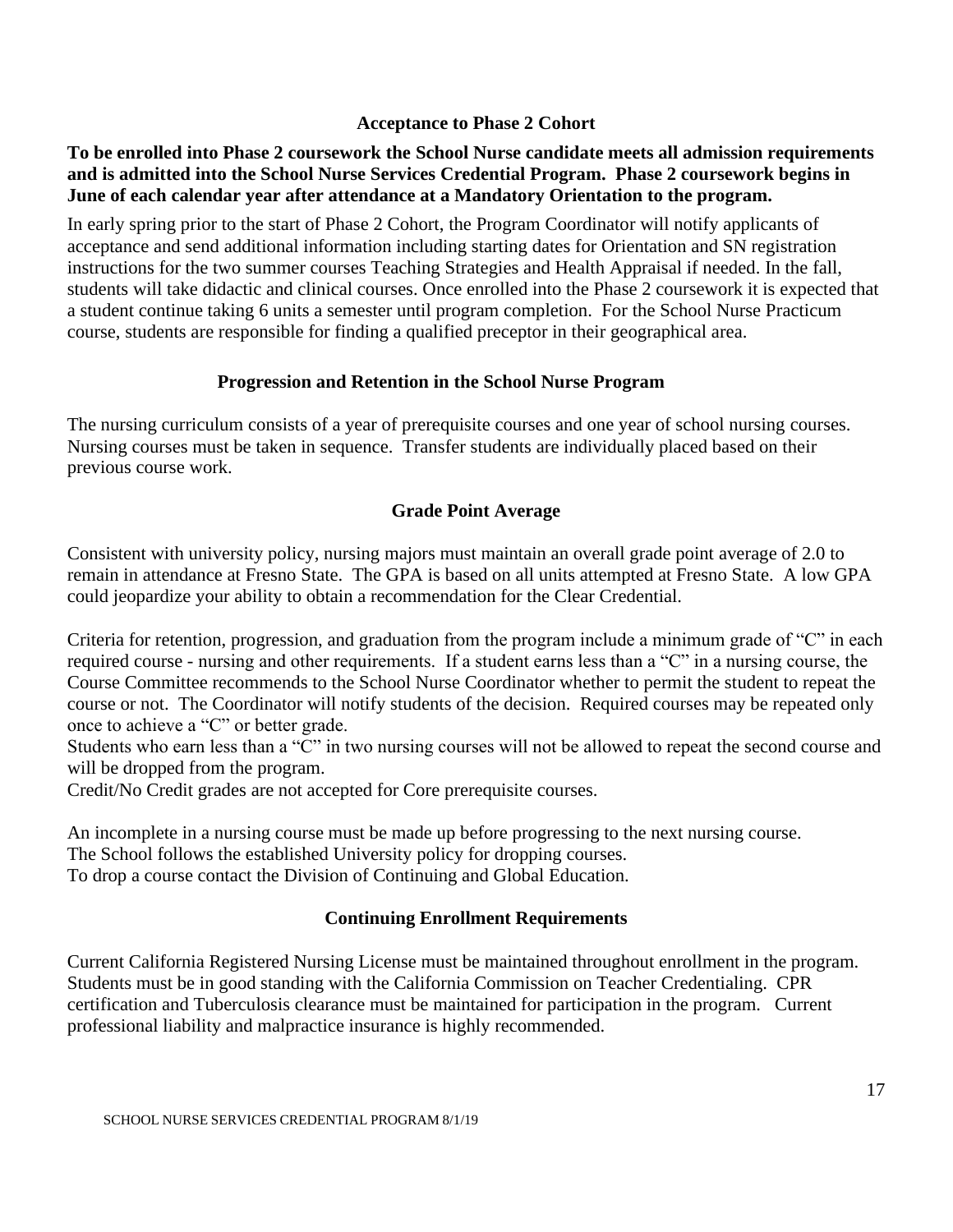### **Health Requirements**

It is expected that students will not enter the school setting if a communicable disease is present and will follow CDC recommendations.

School Nurse students must have a current negative TB skin test/ Chest x-ray/TB survey before entering Nursing 186 and/or Nursing 187 clinical courses. The School Nurse Services Credential Program/Fresno State University is not responsible for medical coverage in an emergency. It is recommended that students have and maintain health insurance during their clinical course.

### **Writing Expectation**

All students must demonstrate writing proficiency prior to completion of the program. Quality of work accomplished is a major consideration in judging acceptability. Written assignments must demonstrate appropriate organization, clarity of purpose, critical analysis, accuracy and completeness of documentation. Each assignment must demonstrate independent and critical thinking. Written assignments not up to established standards can be refused or students may be requested to rewrite the assignment.

### **Request for Leave of Absence (LOA)**

Students must request a leave of absence in writing from the school nurse coordinator. Students who do not request a leave of absence may not be readmitted into the program.

- 1. LOA will be granted only for students who have completed at least one semester in the program and are in good standing.
- 2. If a medical LOA, a statement from a physician is required.
- 3. To be reinstated in the program students must submit a written request to the program coordinator and if the LOA was for medical reasons, a clearance from a physician is required.

Students who receive written notice of reinstatement return on a space-available basis and must receive permission from the school to enroll in classes.

### **School Nurse Services Credential Applications and Extensions**

The University offers the services of a Credential Analyst to assist students with credential applications and extensions. Students are strongly encouraged to contact the Credential Analyst before filing for a credential and students should check with the SNS Program Coordinator to make sure all course requirements have been completed before filing. Students are responsible for submission of the credential application and all required documents. If you have questions or need help with an application email the Credential Analyst, Sherri Nakashima at: [sherrin@csufresno.edu.](mailto:sherrin@csufresno.edu)

> **Mailing Address: Kremen School of Education, Room 100** Fresno State Credential Analyst 5005 N. Maple Avenue, M/S ED 701 Fresno, CA 93740-8025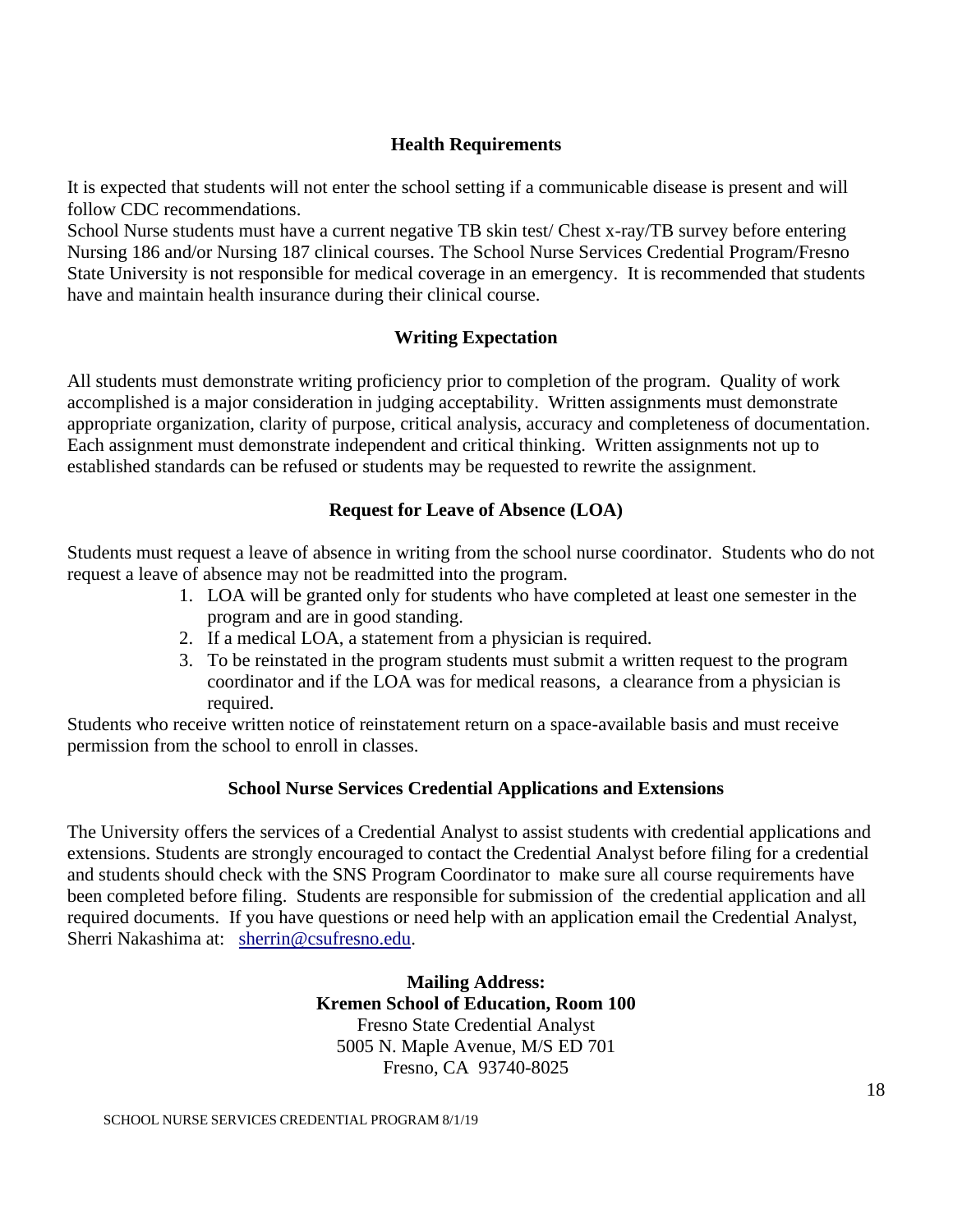### **FRESNO STATE UNIVERSITY SCHOOL NURSE SERVICES CREDENTIAL PROGRAM COURSE OF STUDY**

Phase 1 coursework does not require enrollment at Fresno State or acceptance into the credential Program. For the convenience of working school nurses, we accept equivalent prerequisites from accredited universities. Phase 1 courses are taken prior to application into the Phase 2 of the School Nurse Services Program. Phase 2 is the core school nurse program coursework. With the exception of Health Appraisal all courses are online.

| <b>Prerequisite Course</b> | <b>Course Name</b>                              | <b>Units</b> |
|----------------------------|-------------------------------------------------|--------------|
|                            | <b>Nursing Research</b>                         | 3 units      |
|                            | Community Health Nursing and lab                | 5 units      |
|                            | <b>Total Pre-required courses</b>               | 8 units      |
|                            |                                                 |              |
| <b>Phase 1 Courses</b>     |                                                 |              |
|                            |                                                 |              |
| <b>CDDS 125</b>            | Audiometry and Audiology for School Nurses      | 3 units      |
| <b>SPED 120</b>            | Introduction to Special Education/Mainstreaming | 3 units      |
| <b>COUN 174</b>            | <b>Introduction to Counseling</b>               | 3 units      |
|                            | <b>Total Phase 1</b>                            | 9 units      |
|                            |                                                 |              |
| <b>Phase 2 Courses</b>     |                                                 |              |
|                            |                                                 |              |
| <b>Summer Session</b>      | <b>Mandatory Orientation</b>                    |              |
| <b>NURS 136</b>            | <b>Health Appraisal</b>                         | 3 units      |
| <b>NURS 137</b>            | Teaching Strategies for the Health Care Client  | 3 units      |
| <b>Fall Session</b>        |                                                 |              |
| <b>NURS 184</b>            | <b>School Nurse Seminar I Elementary</b>        | 3 units      |
| <b>NURS 186</b>            | <b>School Nurse Practicum I Elementary</b>      | 3 units      |
| <b>Spring Session</b>      |                                                 |              |
| <b>NURS 185</b>            | School Nurse Seminar II Secondary               | 3 units      |
| <b>NURS 187</b>            | <b>School Nurse Practicum II Secondary</b>      | 3 units      |
|                            | <b>Total Phase 2</b>                            | 18 units     |
|                            |                                                 |              |
|                            | <b>Program Total Phase 1 and 2</b>              | 27 units     |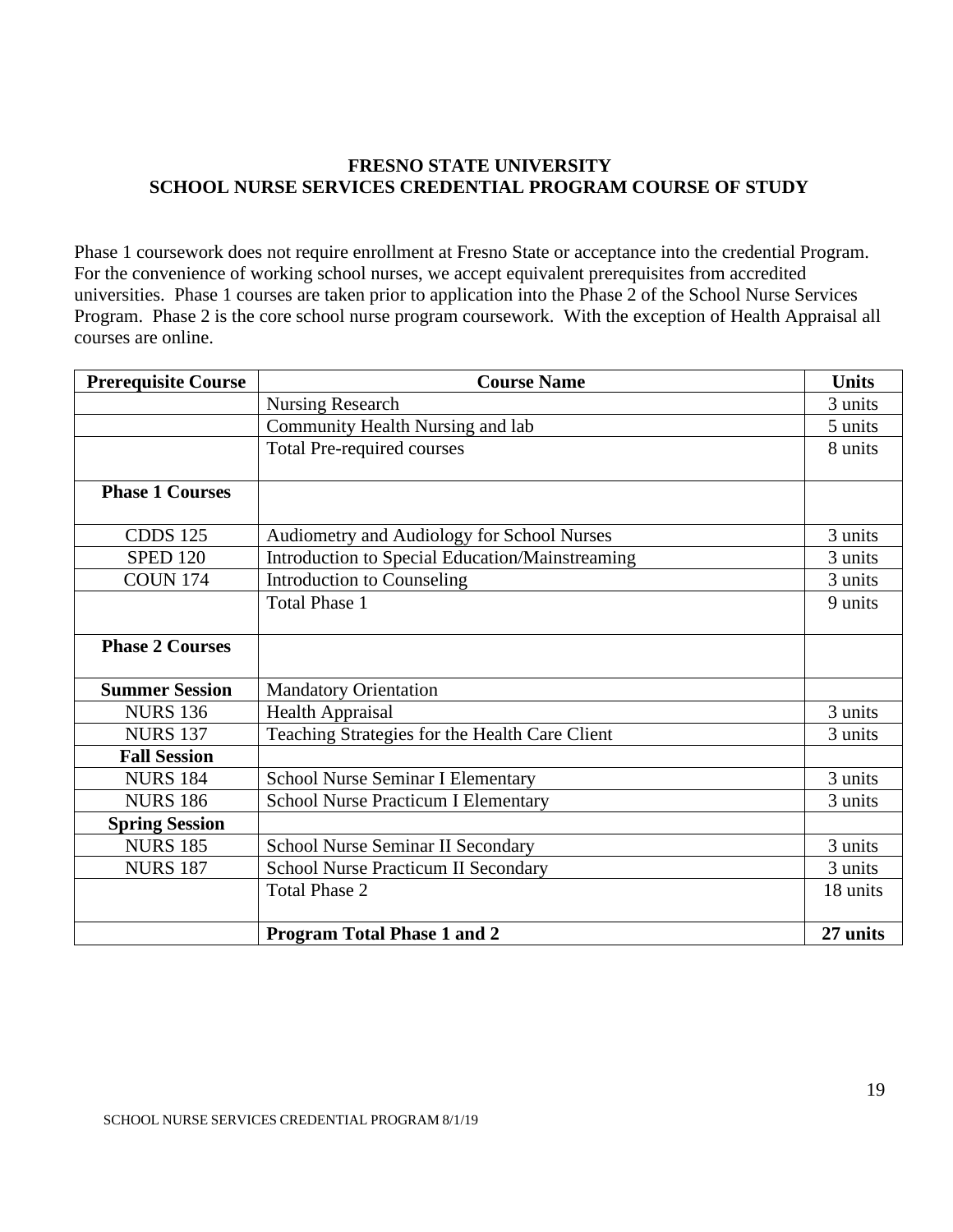### **School Nurse Services Credential Program Course Descriptions**

| <b>CDDS 125</b> | Audiometry and Audiology for School Nurses<br>Prepares student to obtain certification as a school audiometrist. Provides an introduction to the.<br>profession of audiology, hearing loss and its medical aspects; the components of a hearing conservation<br>program; basic assessment and management; and the fundamentals of interpretation. | 3 units |
|-----------------|---------------------------------------------------------------------------------------------------------------------------------------------------------------------------------------------------------------------------------------------------------------------------------------------------------------------------------------------------|---------|
| <b>SPED 120</b> | Introduction to Special Education<br>Introduction to identification, characteristics, theories, curriculum, and instruction for students with<br>mild to severe disabilities, legislative guidelines, nondiscriminatory assessment, parental involvement<br>and foundations in special education.                                                 | 3 units |
| <b>COUN 174</b> | Introduction to Counseling<br>An overview of basic counseling models including psychoanalytic behavior, cognitive and humanistic<br>approaches. Includes personal counseling experience.                                                                                                                                                          | 3 units |
| <b>NURS 136</b> | <b>Health Appraisal</b><br>Integrates psychosocial and pathophysiological processes including techniques of history taking and<br>health assessment in nursing practice and knowledge of normal findings as well as common<br>deviations.                                                                                                         | 3 units |
| <b>NURS 137</b> | Teaching Strategies for the Health Care Client<br>Exploration of school nurse's role as a teacher in health care setting. Principles of teaching and learning<br>applied to teaching of individuals and groups. Opportunities for micro-teaching are provided.                                                                                    | 3 units |
| <b>NURS 184</b> | School Nurse Seminar I Elementary<br>Role of the school nurse; parameters of school health practice, legal guidelines, professional<br>accountability, coordinated health programs, health education and health needs of complex<br>multicultural school-aged population.<br>(Fall Semester only)                                                 |         |
| <b>NURS 185</b> | School Nurse Seminar II Secondary<br>Role of the School Nurse, parameters of school health practice, emphasis on adolescent health issues,<br>health education, legal parameters, interdisciplinary cooperation, legislative issues, research and<br>professional accountability.<br>(Spring Semester only)                                       | 3 units |
| <b>NURS 186</b> | School Nurse Practicum I Elementary<br>Elementary level school nurse experience including special education. Direct supervision by a<br>credentialed school nurse; scheduled preceptor/instructor conferences; class participation online and<br>practicum hours.<br>(Fall Semester only)                                                         | 3 units |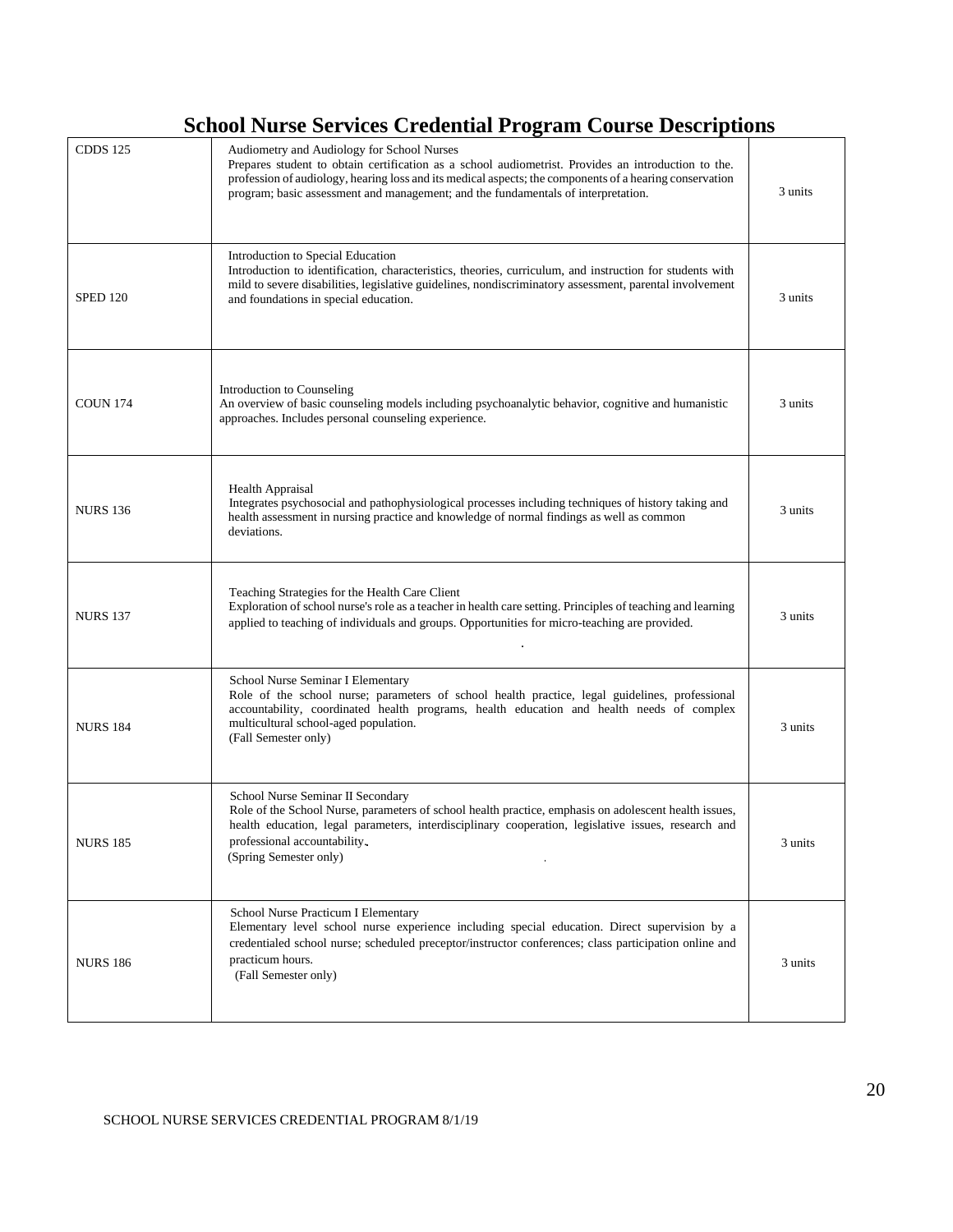| <b>NURS 187</b> | School Nurse Practicum II Secondary<br>Secondary level school nurse experience, including special and alternative education; direct<br>supervision by credentialed school nurse required. Scheduled preceptor/instructor conferences; class<br>participation online and practicum hours. | 3 units |
|-----------------|------------------------------------------------------------------------------------------------------------------------------------------------------------------------------------------------------------------------------------------------------------------------------------------|---------|
|-----------------|------------------------------------------------------------------------------------------------------------------------------------------------------------------------------------------------------------------------------------------------------------------------------------------|---------|

### **Guidelines for Practicum Courses**

Nursing 186 and Nursing 187 are practicum courses. The following guidelines outline the responsibilities of the California State University, Fresno, School of Nursing, the placement facility, the preceptor and the student, in order to meet the requirements for nursing practicum in the school setting. Students select their preceptor with approval of the school nurse coordinator/course instructor. All preceptors must meet standards for educational and clinical experience as established by the California Board of Registered Nursing and appropriate accrediting bodies. Preceptor requirements include holding a clear school nurse services credential and 5 years experience as a school nurse.

### **Roles and Responsibilities in Practicum Courses**

Before a student can work with a Preceptor in clinical practice it must be determined if a **"University Affilitation Agreement"** exists between the school district and The CSUF School of Nursing. Students are directed to email Tabitha Washington at [tabithaw@mail.fresnostate.edu](mailto:tabithaw@mail.fresnostate.edu) to make that determination. If an agreement does not exist, the student will ask for preceptor assistance in obtaining the name, address, fax, and phone number of the responsible person in the school district, usually the district superintendent or his/her designee, and to then share that information with the CSUF School of Nursing. The CSUF School of Nursing will take responsibility for contacting the responsible person and for sending the appropriate paperwork. The student's clinical experience cannot begin until the signed agreement has been returned to CSUF. In 10-14 days after notifying the CSUF School of Nursing of the need for an agreement, students are asked to check back with the contact person at CSUF to confirm that one is now in place. **University/District Agreements can take time, especially if a district requires School Board approval. Students are encouraged to start the process immediately after Orientation.**

### **Preceptor Role**:

- Review Preceptor Syllabus.
- Obtain signature for *Immediate Supervisor Approval for Employee to Act as Preceptor*.
- Review *Memorandum to Preceptor* regarding particulars on student clinical practice.
- Review with student and sign *Preceptor/Student Clinical Contract*.
- Connect with clinical instructor via email or phone.
- Review with student course objectives and assignments.
- Assist student in developing *Student Goals and Learning Objectives.*
- Orient and introduce your student to school site personnel and policies.
- Act as a role model/mentor/facilitator/advocate/resource person for your student.
- If necessary, make arrangements with another qualified school nurse if specific experiences are not

SCHOOL NURSE SERVICES CREDENTIAL PROGRAM 8/1/19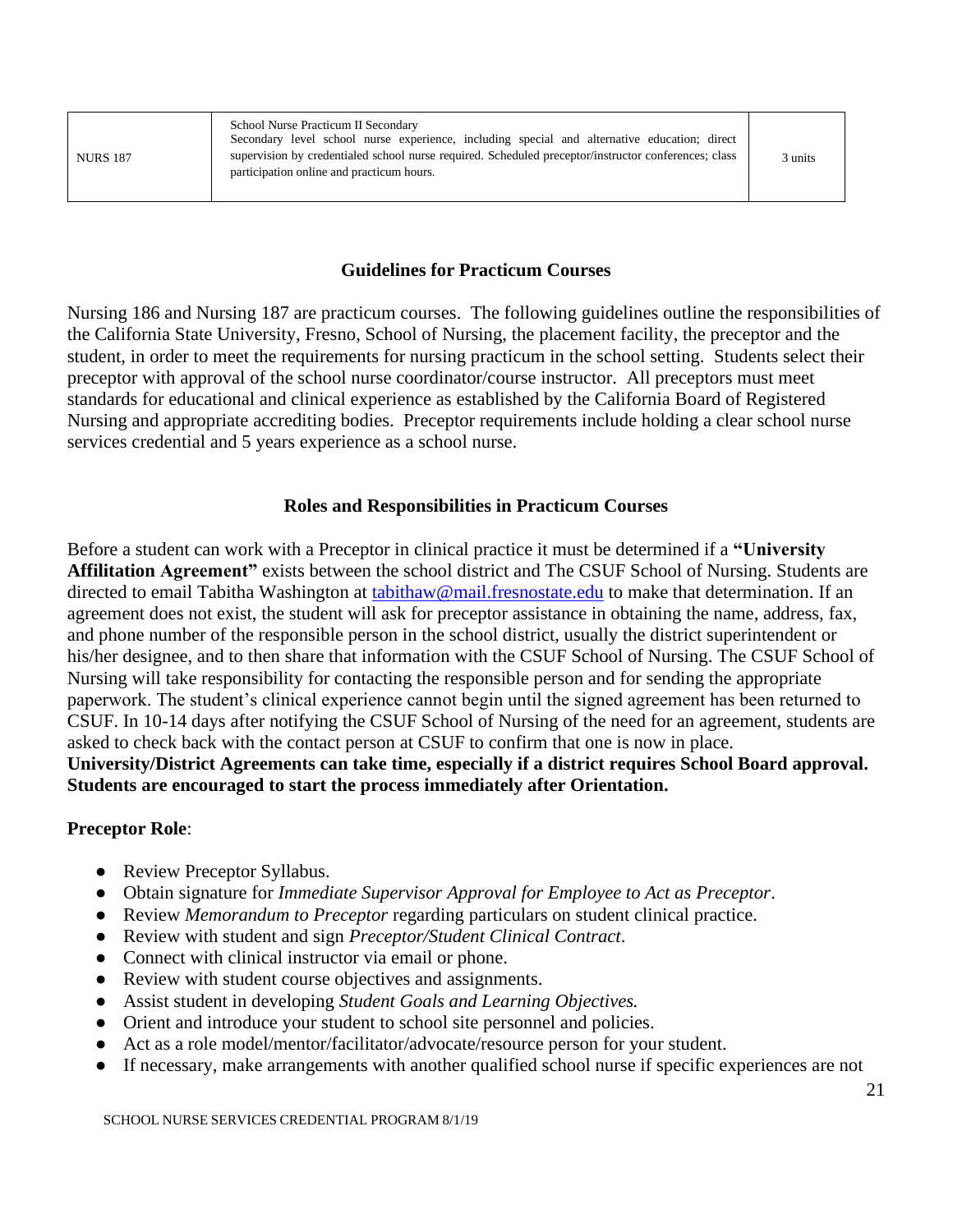available at your own school site(s).

- Communicate with your student's clinical instructor by telephone and/or email as necessary to discuss student progress and/or concerns.
- Complete the *Preceptor Checklist of Clinical Skills* at the end of your student's clinical experience. Complete the *Preceptor Evaluation of Student Performance* form*.* Review your student's "Clinical Journals" for completeness and accuracy.
- Complete the *Preceptor Evaluation of Clinical Course.*

### **Student Role:**

- Review all course materials. Have a clear understanding of expectations.
- Submit copies of the required documents to your clinical instructor before starting clinical hours: *Current RN license, PHN Certificate, Preliminary Credential, current CPR card, and current TB skin test.*
- Select a preceptor. The preceptor must hold a clear School Nurse Services Credential and have five full years of school nursing experience.
- Initiate contact between preceptor and CSUF Clinical Instructor.
- Complete the *Preceptor/Student Contract.*
- Inform preceptor to submit a *Preceptor vitae/resume.*
- Review course objectives and assignments with preceptor.
- Work with preceptor to develop Student Goals and Learning Objectives.
- Schedule a Three-way Conference with instructor and preceptor mid-term.
- Contact clinical instructor promptly if unable to complete hours/assignments, or other problems.

### **Clinical Instructor Role:**

- Assist student with clinical placement if needed.
- Determine that required documents are on file before clinical experience begins: *Current RN license, Preliminary Credential, PHN or community health experience; current CPR card, and current TB Clearance.*
- Monitor the student progress throughout the semester.
- Offer support to preceptors through various means of communication throughout the semester.

### **CSUF School of Nursing Role:**

- Prepare an Affiliation Agreement between the Preceptors District and the University.
- Provides appropriate faculty to provide required instruction and guidance to student and preceptor.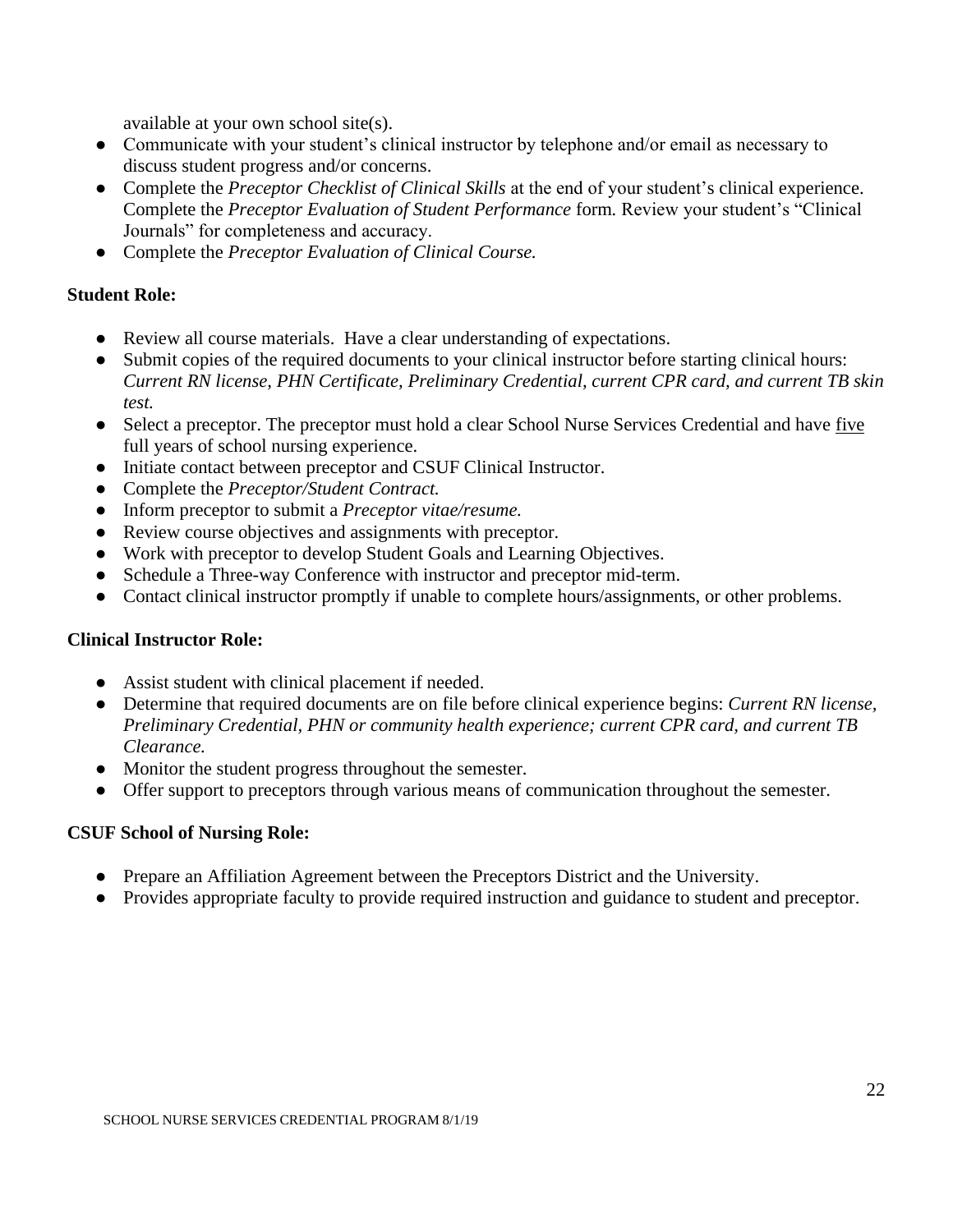### **PART III - STUDENT RESPONSIBILITIES AND POLICIES**

### **Computer/Information Literacy Expectations**

All but one School Nurse Services Credential course is offered online. Consistent participation and selfdirection are required in order to be successful with online learning. Attendance for online courses is determined by participation in the CANVAS Discussion Board.

Students in this class are expected to:

- Have the ability to navigate and use CANVAS online learning system.
- Have basic information and computer literacy in one of the computer formats (Windows, Macintosh, etc.)
- Have ability to use word processing programs (e.g. Microsoft Word); all files must be saved and uploaded in a Microsoft compatible file.
- Have ability to create Power Point presentations.
- Upload files in all of the computer formats (.doc, .docx, .jpeg, .Ppt., .pdg, .xps).
- Access and choose appropriate library and other scholarly sources of information.
- Search for and find relevant scholarly information effectively.
- Be able to paraphrase concepts without plagiarizing.
- The student bears the cost of the hardware and software.

Most assignments in the School Nurse Program are written papers, not multiple-choice tests, and require preplanning and careful attention to assignment descriptions and requirements. Students are strongly encouraged to seek guidance and assistance from the campus Writing Center and the Library in researching and writing papers. The *American Psychological Association* (APA) style manual is required for all written papers.

### **Grading Scale**

| <b>Percentage</b> | Grade |
|-------------------|-------|
| 90-100            |       |
| 80-89             | B     |
| 70-79             | C     |
| 60-69             | Ð     |
| 59 or below       | H     |

No rounding up or grade adjustment permitted.

### **Confidentiality**

In online courses, discussions often link course content to a student's nursing practice and work experiences. No names are used, but patients, patient care, and work situations may be discussed. Every student has the obligation to keep information confidential, within the confines of each course, and not disclose it outside of the online setting.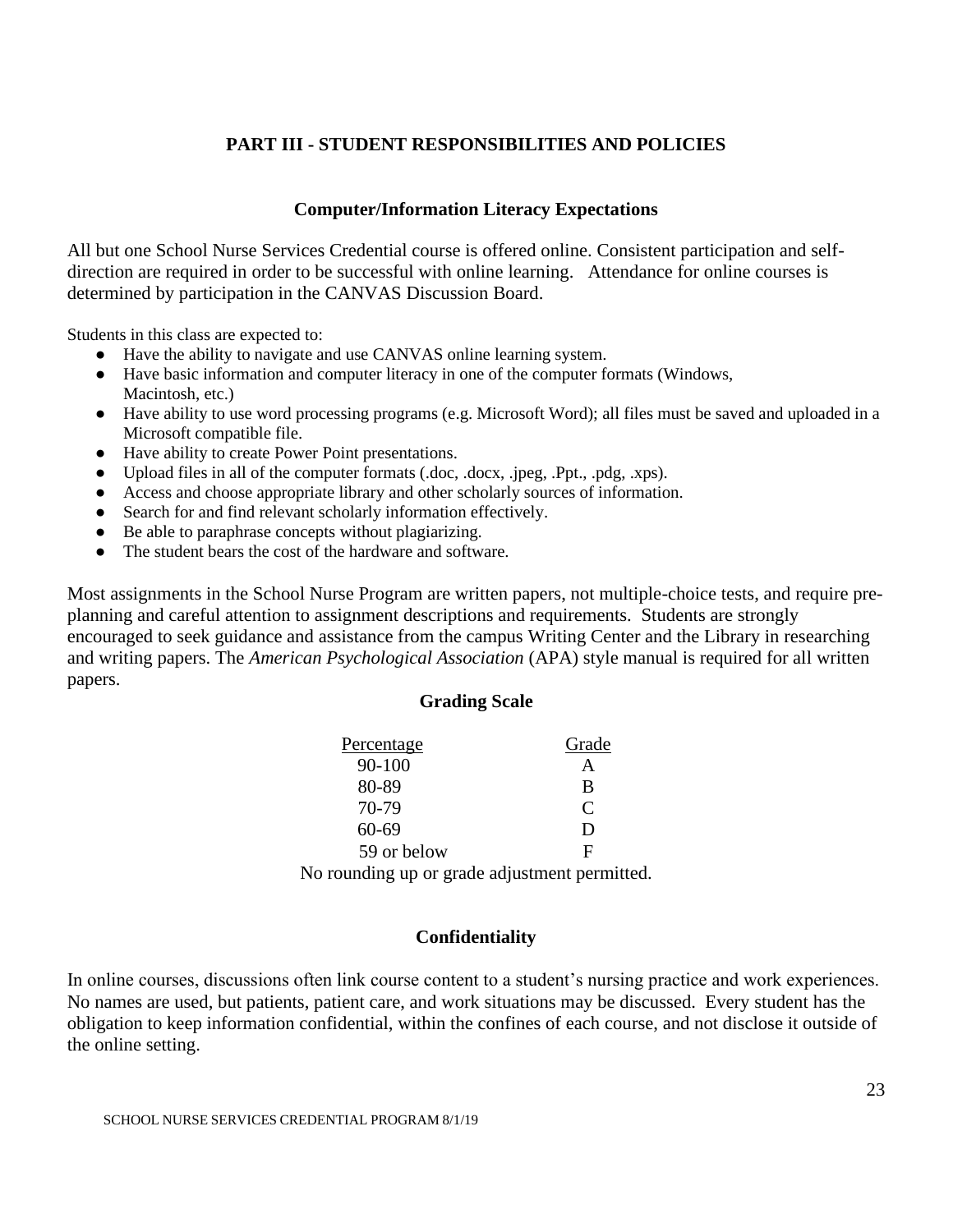### **Email & Contact Information**

Students must have and use a Fresno State email account.

Students are responsible to check their campus email regularly for communication from the coordinator and instructors. This is the method of communication most often used to relay information.

### Student's must keep their contact information updated with the coordinator as well as on *MyFresnoState*. **Student emails may be shared between Cohort members to facilitate sharing of course and assignment information. If you do not want your email shared contact the instructor in writing.**

### **Professional Attire**

Nursing students function in a professional setting. Therefore, attire appropriate for a professional is required. School Nurse students should check with their preceptor for guidelines as to dress code at the school setting.

### **Evaluation Tools**

### **To ensure school nurse services credential program students have achieved desired program outcomes the following evaluation tools are used:**

### **Entrance/Orientation**

School Nurse Service Credential Students participate in an Orientation to the SN program. Orientation includes: program requirements and expectations, Introduction to CANVAS programs, online coursework expectations and establishment of student collaboration teams.

### **Self-Assessment** –Pre-Knowledge Base Survey and Post-Knowledge Base Survey

The Pre-Knowledge Base Survey is taken by the student to identify unique learning style characteristics, quantifies critical thinking components, and serves as a communication tool to improve the understanding of each student's professional and prior skill levels. Questions on the Self-Assessment Inventory use a fivepoint Likert scale to provide educators with data about the thinking process, learning style, professionalism, and work values of each student.

The Post-Knowledge Base Survey is taken by the student at the end of the program to assess if program goals have been met.

### **Preceptor Assessment of Students**

Preceptor Evaluation of Student Competencies/Skills Elementary Preceptor Evaluation of Student Competencies/Skills Secondary Preceptor Evaluation of Student Professional Management Skills Preceptor Evaluation of Student Dispositions Preceptor Evaluation of Total Performance in Clinical Experience

### **Critical Thinking**

Course curriculum includes multiple problem solving opportunities to assess the student's ability to use the phases of the critical thinking process to resolve conflict/crisis with students, families and staff in the school community.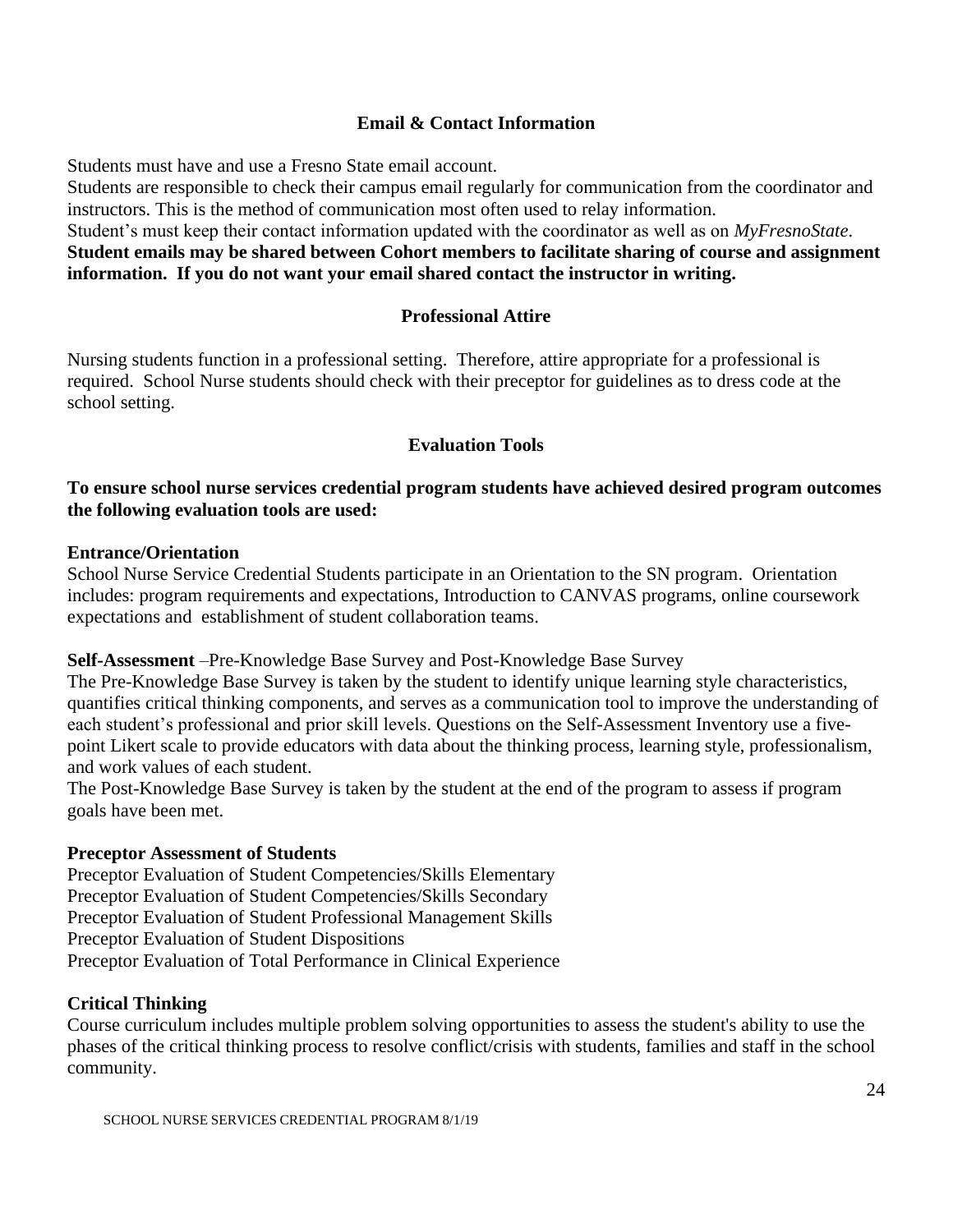### **Content Area Review Module**

Learning modules are an essential component of Phase 2 core coursework for school nursing students to strengthen the student's review of content application in the form of case study.

### **Evaluation of Faculty and Courses**

Students are offered two methods to evaluate their experience in each course they take:

- Courses: Focus is on content and format of course
- Teaching effectiveness: Focus is on faculty effectiveness in teaching the course to meet outcomes Both evaluations take place during the last four weeks of each semester and are conducted via an on-line format. Both evaluations are anonymous.

### **Safety and Safe Practice**

Students are responsible for reviewing policies and procedures related to universal precautions as outlined by the district policy and procedure of the district where they will be completing clinical time.

Students who make an error involving patient safety are responsible for filing the appropriate incident report and following the departmental procedure in the district where the incident occurs.

Students who may be at increased risk related to injury or exposure to communicable disease should consult their health care provider and notify the faculty of their condition.

Students who are injured or exposed to a communicable disease during a clinical experience will report to the clinical instructor and follow agency procedures.

### **Physical and Mental Health**

All students applying for the nursing program must be in satisfactory physical and mental health, and be able to carry out all duties in the clinical area. Students should be free of any physical disabilities or emotional problems which would interfere with normal progression in learning and in accepting the usual duties and responsibilities of a nursing student which are necessary for meeting program requirements.

### **Mental and Physical Qualifications for Admission to Fresno State Nursing Program**

The following mental and physical qualifications for applicants and continuing students are a requirement of California State University, Fresno Nursing Programs. Following a nondiscrimination policy, the School of Nursing will evaluate a written request for specific cases.

1. Ability to interpret and communicate in verbal and written forms in order to interpret client responses, to communicate nursing actions and health interventions, and to understand, document, and teach nursing activities. This includes using appropriate grammar, vocabulary, and word usage.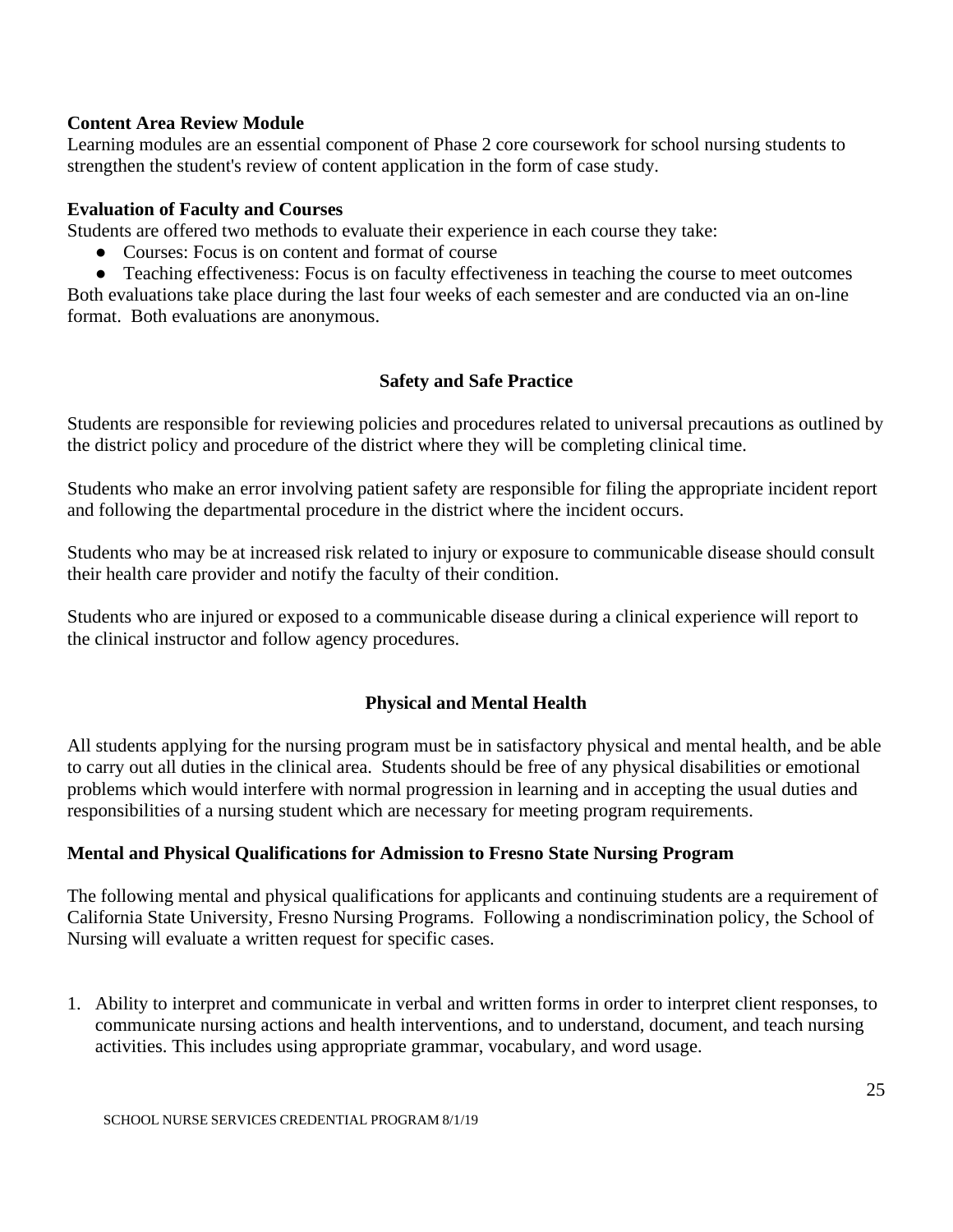- 2. Ability to appropriately interact with individuals, families, and groups from a variety of social, emotional, cultural, and intellectual backgrounds.
- 3. Ability to think critically, in order to make clinical decisions, identify relationships between clinical data, and develop nursing care plans.
- 4. Ability to calculate mathematical figures necessary for medication administration.
- 5. Ability to demonstrate endurance and motor skills sufficient to provide safe and effective nursing care. Some examples may be demonstrated by the following: working in a standing position, lifting and transferring patients, and applying pressure for bleeding sites.
- 6. Ability to hear well enough to monitor and assess client's health needs. This includes hearing cries for help, emergency signals and alarms, breath and heart sounds and various overhead codes.
- 7. Ability to see well enough to observe and assess client's health status and changes in condition. This includes seeing facial expression, movement, changes in skin color, and other observed client changes or responses.
- 8. Ability to have tactile capabilities sufficient for physical assessment. This includes performing palpation, noting temperature changes in skin and other changes in client condition.

### **Students with Physical or Mental Limitations**

If a student has a physical or mental disability that limits his/her ability to perform per the criteria dealing with clinical assignments, it is the student's responsibility to bring this information to the attention of the clinical faculty before they begin the clinical courses.

If any condition changes, the student is required to notify the clinical instructor and provide documentation of the limitations to the instructor prior to the clinical assignment.

If the student does not meet the requirements for physical and mental health, he/she will be required to submit physician's documentation that the student is able to meet these criteria.

Link: <http://www.csufresno.edu/studentaffairs/>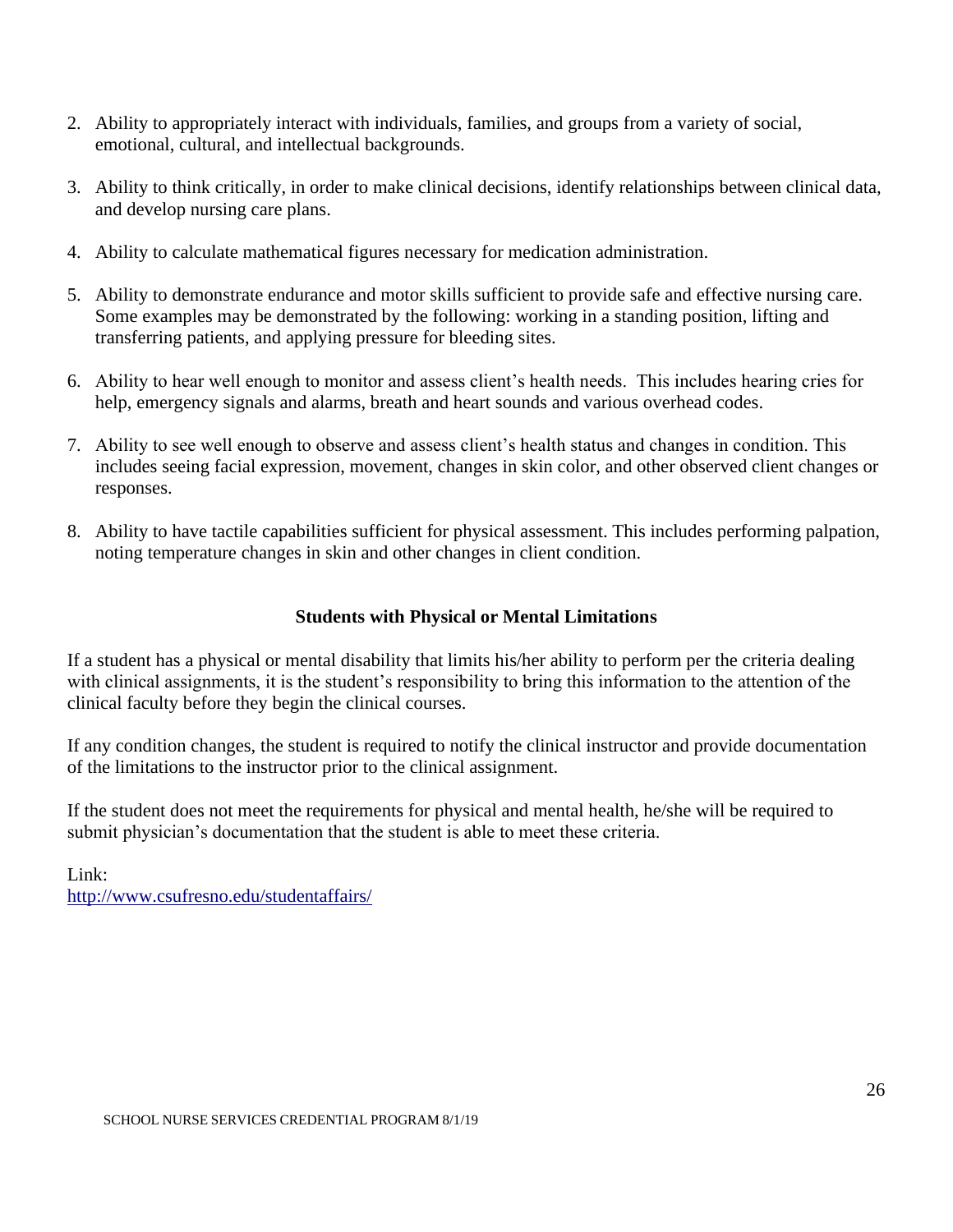### **Student Appeals Procedure**

Students have the right to appeal by way of the Appeals Procedure Policy of the School of Nursing. <http://www.csufresno.edu/aps/documents/apm/242.pdf>

A. Resolution on Informal Basis Between Student/Teacher

Resolution of any student/faculty related problem should be attempted on an informal basis at the student/instructor level.

- 1. The term "any" refers mainly to areas of student conduct, class attendance, scheduling, assignments, and violations of professional behavior and confidentiality.
- 2. Minor differences in grading practices should also be resolved on an informal basis.
- 3. If satisfactory resolution is not achieved, the following steps are to be followed.

### B. Process of Appeal to the School Nurse Program Coordinator

Faculty will consult with the SN Program Coordinator regarding potential student appeal situations.

If at the end of five (5) instructional days from the time of the incident, the problem is not resolved on an informal basis between the student, faculty and the lead teacher of the course, the formal phase of the grievance procedure and the filing period will begin.

The facts must be submitted in writing by both parties to the grievance, and presented to the SN Program Coordinator within (5) instructional days.

The SN Program Coordinator will review the problem and make a recommendation within five (5) instructional days following the filing of the problem.

### C. Appeal to the Chairperson of the School of Nursing

In the event the problem remains unresolved, the School Nurse Program Coordinator will forward the file with comments to the School Chair within ten (10) instructional days.

Both parties are to be present at the hearing. The student grievant may request that no other student be present at the hearing. The recommendation of the panel will be stated at the time of the hearing and copies mailed to the student, faculty member, and the School of Nursing Chairperson. A copy of the recommendation is to be placed in the student's departmental folder.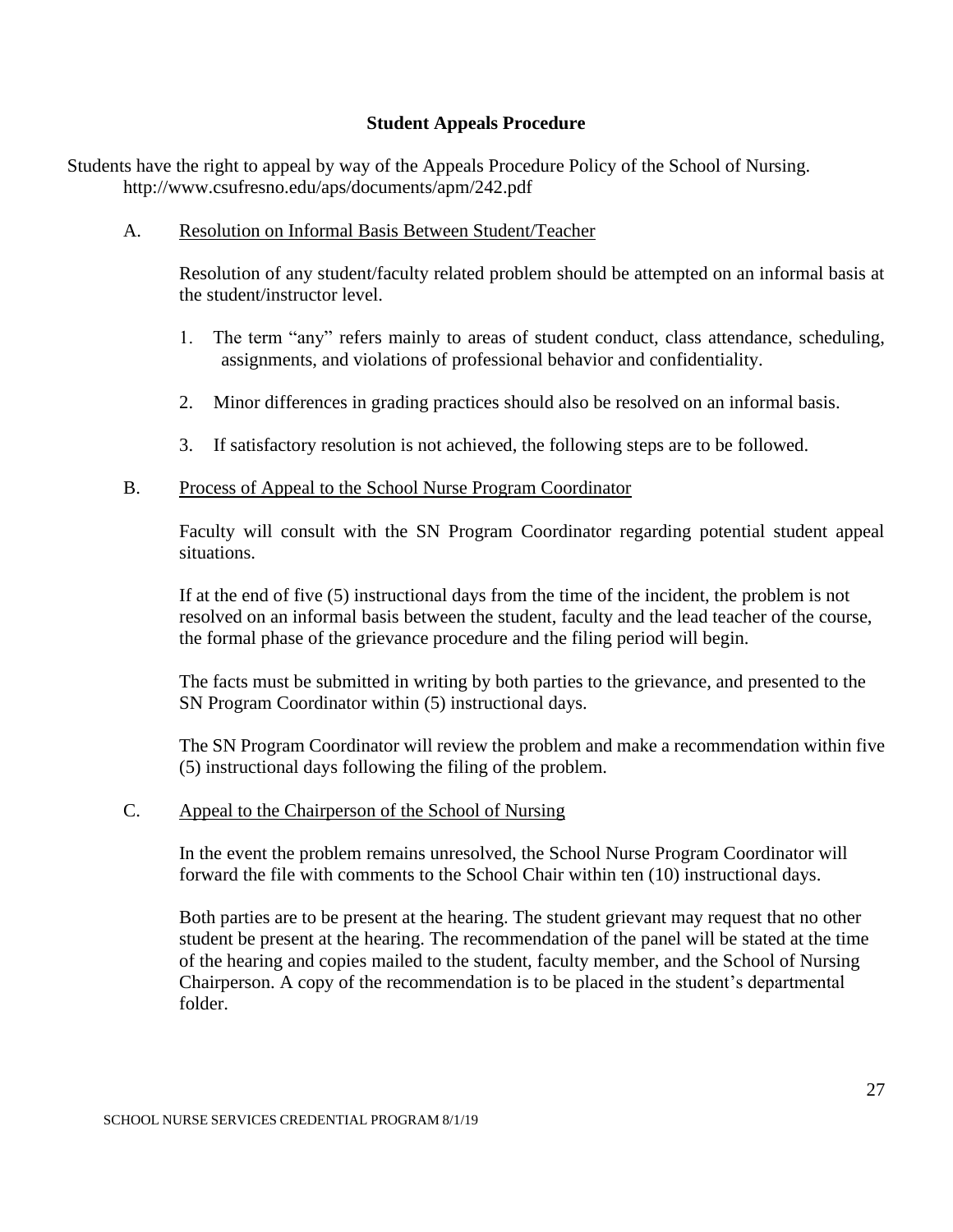### **Formal Grievance Procedure**

Any student has the right to appeal at any time to the Academic Petitions Committee (in cases related to grades or academic requirement) or the Student Grievance Board (all other matters) of the University. (See University Catalog)

### **Grade Grievance**

- A. Resolution of any problem concerning grades should be attempted on an informal basis between the student and the faculty concerned.
- B. Formal grievance of grades follows the procedure outlined in the university catalog.

### **Continuing and Global Education Policy for Enrollment/Drop**

Students who are having trouble adding or dropping classes may contact the Division of Continuing and Global Education at 559-278-0333 during normal business hours (8:00 AM-5:00 PM during the fall and spring semesters and 7:00 AM-3:30 PM during summer months).

Tuition-fees for School Nurse Credential classes must be paid within 24 hours of online registration. Students who do not wish to register online may submit a paper registration form (available in the "Forms" section of the website [fresnostate.edu/cge\)](http://fresnostate.edu/cge).

Students may obtain a full refund if they drop School Nurse Credential Classes prior to the first day of class. Once a class has begun, students may be able to obtain a 65% refund if they drop within the first few days of the class. Refunds petitions outside of these parameters will only be granted if a student needs to drop a class for a serious or compelling reason--such as a family or medical emergency or military service--and documentation may be required.

To obtain a refund, students must drop their class(es) online and submit a Program Change/Refund form to the Continuing and Global Education office. The form is available in the "Forms" section of the websit[e](http://fresnostate.edu/cge) [fresnostate.edu/cge.](http://fresnostate.edu/cge)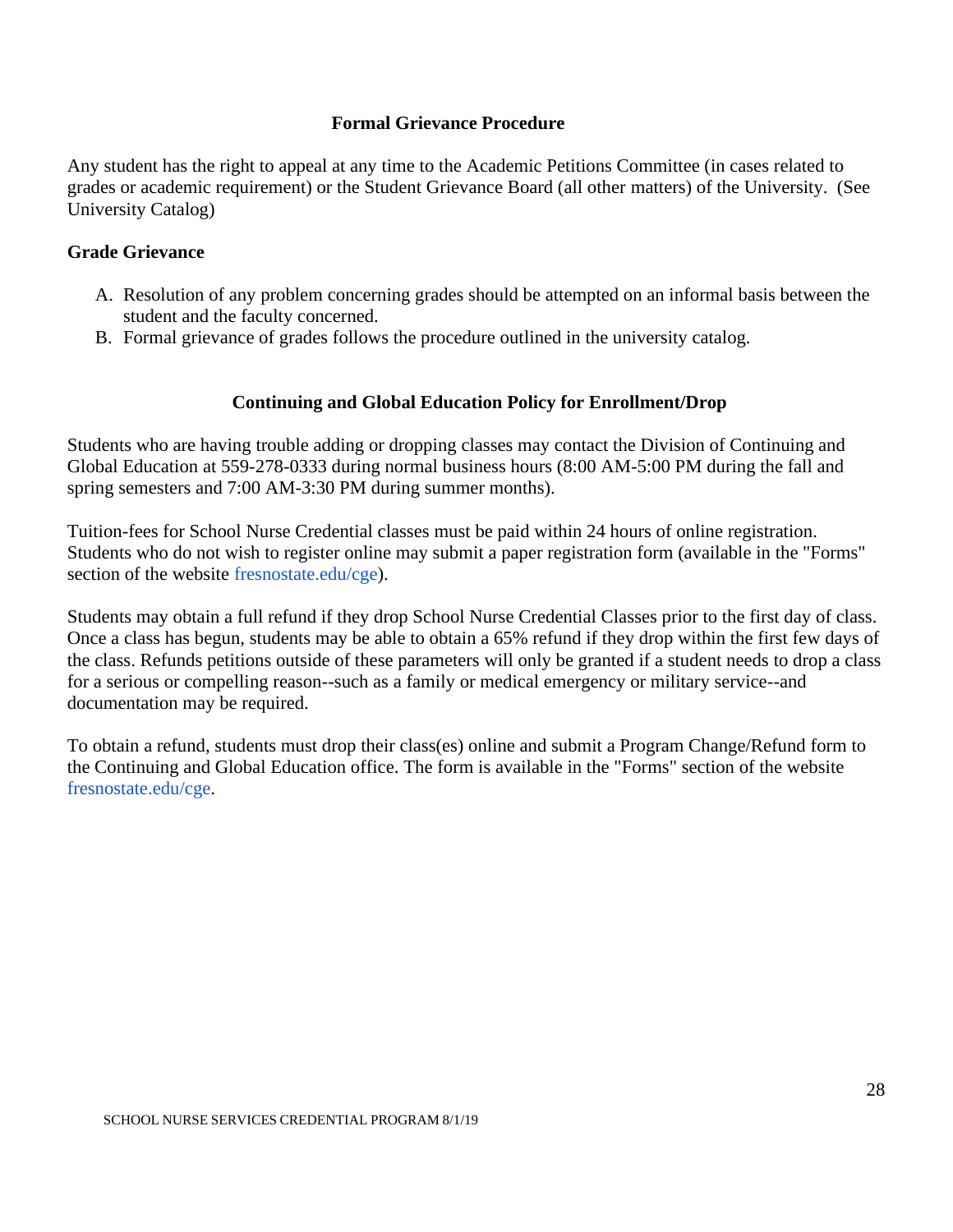### **PART IV - SCHOOL OF NURSING POLICIES ON ACADEMIC HONESTY/DISHONESTY**

### **Cheating and Plagiarism**

- 1. Definitions from University Catalog. See:<http://www.csufresno.edu/aps/documents/apm/235.pdf>
	- a. Cheating is the practice of fraudulent or deceptive acts for the purpose of improving a grade or obtaining course credit.
	- b. Plagiarism is a specific form of cheating which consists of the misuse of the published and/or unpublished works of another by representing the material so used, as one's own work.
	- **\*Note:** Some students feel that any changing of wording or paraphrasing of an author's material negates any responsibility to give that author credit for his material. This is an erroneous belief and if acted upon, could result in the charge of plagiarism.
- 2. Penalties for Student Guilty of Cheating or Plagiarism The penalties for cheating and plagiarism include suspension or dismissal from the University. (University Catalog, Policies and Regulations, Article 1.1, Title 5, Section 41301)
- 3. Course Assignments

Written assignments for one nursing course may not be used to fulfill the requirements of another nursing course.

### **Ethical Behavior**

### **Falsification of Documents**

Cheating or fraudulent or deceptive acts of falsifying patient care paperwork or agency documentation is a direct reflection on the student's character and a direct disregard for the ANA Code of Ethics. Students who create or document fraudulently in the student role may have the potential to do so in the health care setting as a practicing Registered Nurse. This fraudulent behavior can have a direct or indirect poor outcome in the patient care and safety.

### **Student Work**

- 1.) Includes copying another student's work that includes patient care information and using it as their own experience, indicating they have cared for or had contact with patients they did not provide care. This includes all electronic documentation.
- 2.) Falsely documenting in course clinical paperwork such as journals, reflective assignments, care plans, or worksheets that care or visits were provided.
	- a.) Visits that were not made to clients or agencies for clinical experience and documented as being completed for school paperwork.
	- b.) Care/instruction was not provided to clients/patients and documented as completed in school paperwork.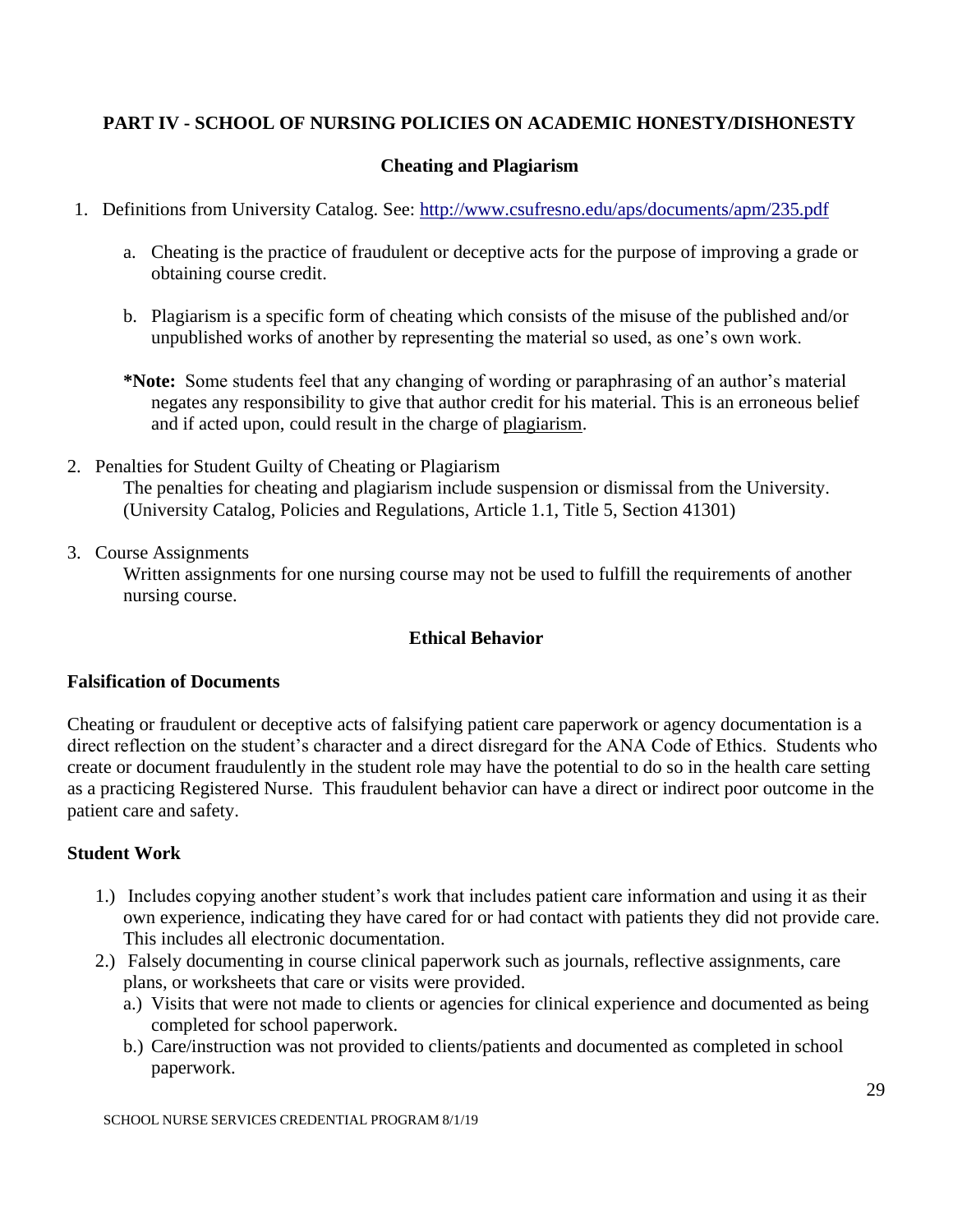- 3.) Disciplinary process and action
	- a.) Faculty will review and forward to lead faculty for further investigation.
	- b.) A hearing will be conducted with Student Affairs Committee, Nursing Dept., including the offender.
	- c.) A penalty will be imposed if appropriate
		- i.) First offense will be a letter of reprimand and possible adjustment of letter grade.
		- i.) Second offense will be grounds for dismissal from the Nursing Program.

### **Agency Documentation**

Falsely documenting in agency documents that care or visits were provided for a patient/client when they had not been provided is a very serious offense as this act may disrupt the relationship between the agency and the School of Nursing.

Students who falsify agency documents in client chart or Electronic Medical Record in the community, inpatient, outpatient or observational agencies will be dismissed from the program.

### **Social Media**

School of Nursing will follow the University Policy. A reminder that anything posted on social media should follow confidentiality guidelines.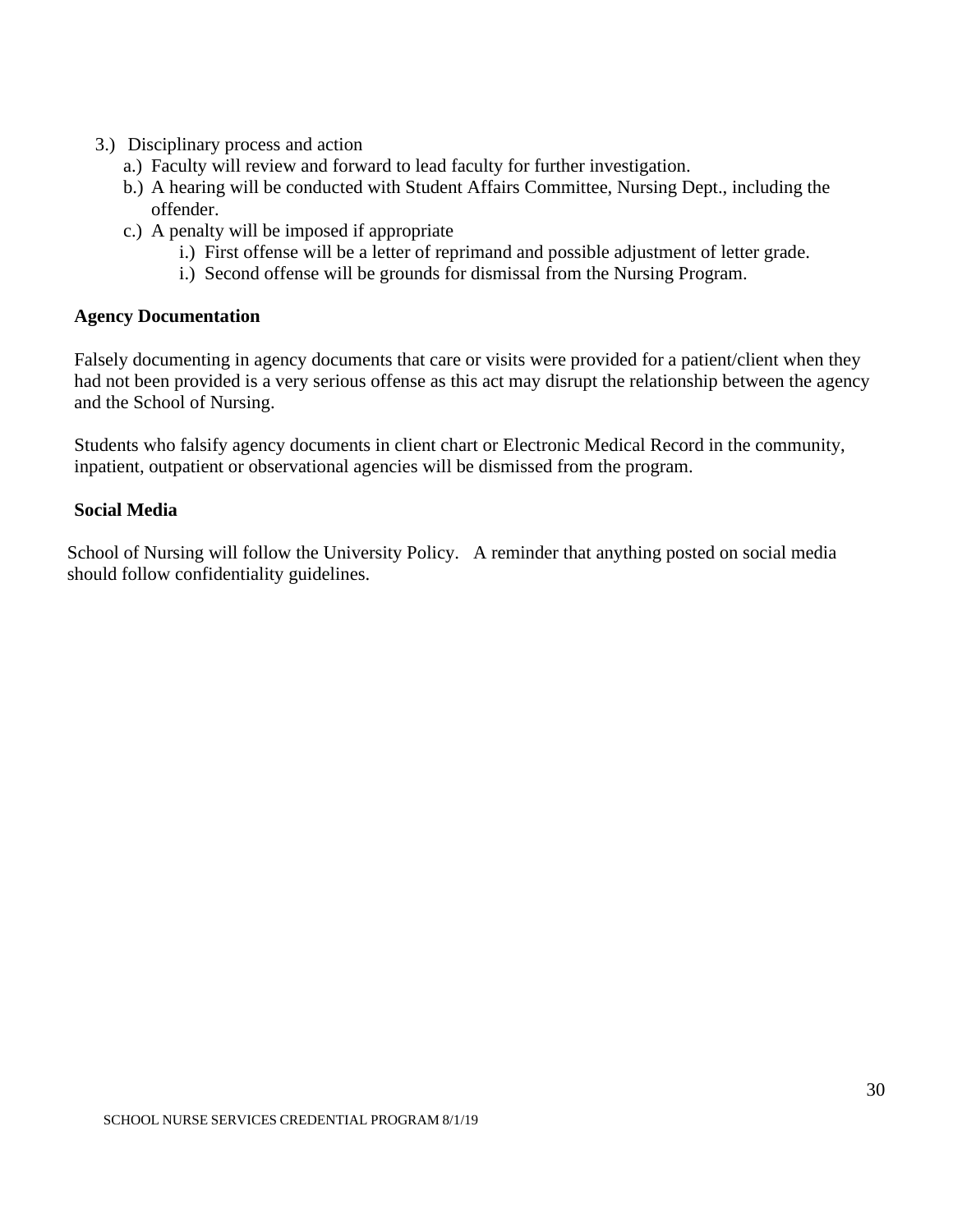#### **PART V - BOARD OF REGISTERED NURSING POLICIES**

Link:<http://www.rn.ca.gov/>

### **STATEMENT ON DELIVERY OF HEALTH CARE**

The Board of Registered Nursing supports the right of all consumers to receive dignified and competent health care consistent with the law and prevailing standards of care, including the right to participate in and make decisions regarding their health care. The Board also supports the right of the nurse to know the patient's diagnosis/suspected diagnosis in a timely fashion in order to make an appropriate nursing care plan.

The implementation of infection control procedures known as standard precautions is basic in all health care. Standard precautions are regarded by the Board as a common standard of nursing practice necessary to protect both patients and health care workers from disease transmission. Knowledge of the patient's diagnosis(ses) by the registered nurse is essential so that the registered nurse may initiate any additional precautions necessary to minimize the risk of contracting or spreading disease.

Although the nurse is not expected to take life-threatening risks in caring for clients, it is not acceptable to abandon any patient, nor is it acceptable to refuse to treat any person on the basis of age, religion, sex, national origin, sexual orientation, or disability. Decisions regarding the degree of risk involved in patient care should be based on current scientific knowledge.

Information on issues related to communicable disease is available from the U.S. Centers for Disease Control and from agencies in the State School of Health Services and County and City Health Agencies.